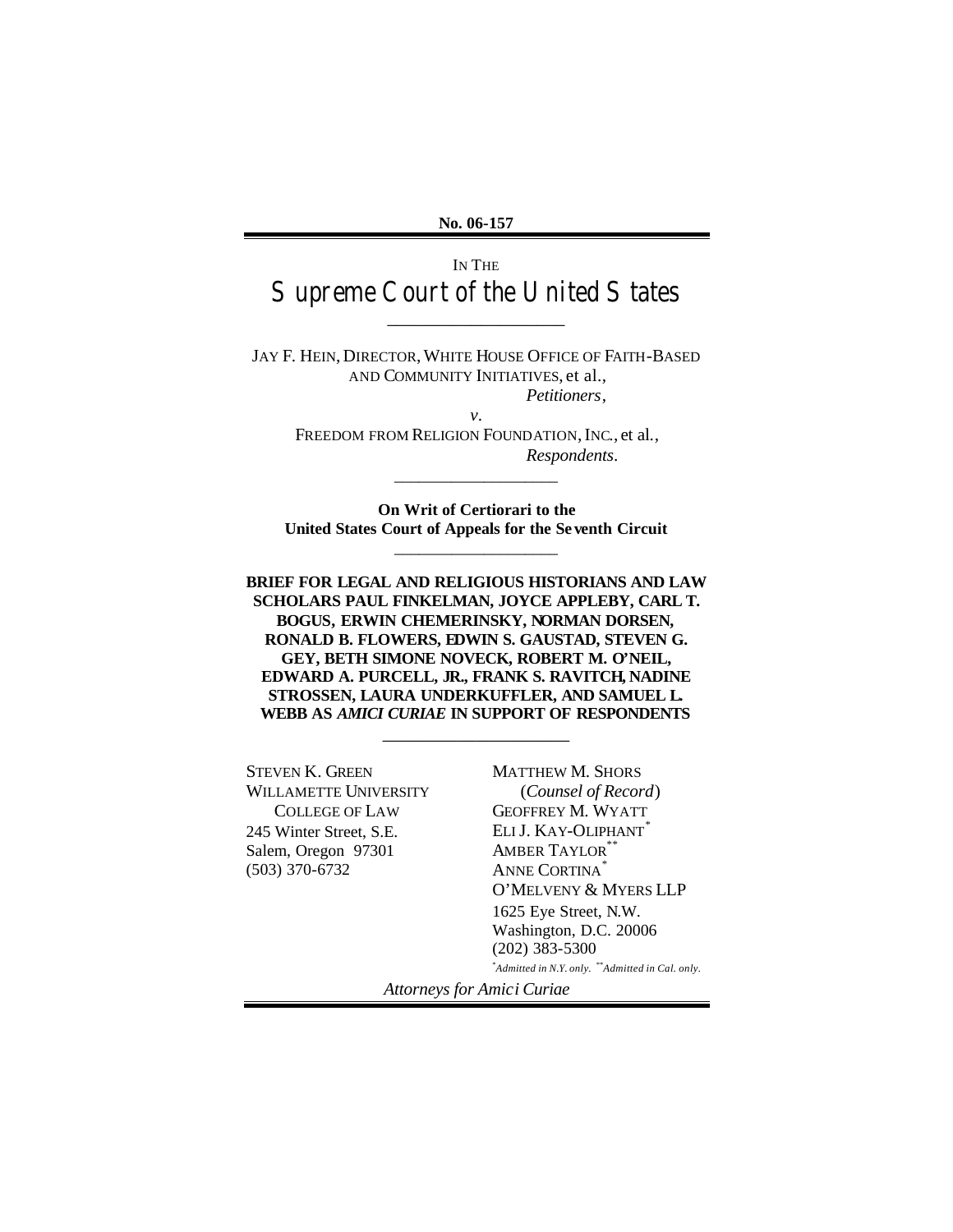## **TABLE OF CONTENTS**

|    |    |                                                                                                  | Page |
|----|----|--------------------------------------------------------------------------------------------------|------|
|    |    |                                                                                                  |      |
|    |    |                                                                                                  |      |
|    |    | <b>INTRODUCTION AND SUMMARY OF</b>                                                               |      |
|    |    |                                                                                                  |      |
| I. |    | The Framers Would Never Have Contemplated or<br>Approved of Executive Spending in Furtherance of |      |
|    |    | A. The British Monarch Played a Vital Role in the<br>Religious Establishment and Religious       |      |
|    |    | B. The Structural Design of the Constitution<br>Foreclosed the Establishment of Religion by the  |      |
|    |    | 1. The Framers Created a Government of                                                           |      |
|    | 2. | <b>Structural Limitations on Executive Power</b><br>Made "Establishment" Impossible 9            |      |
|    | 3. | Barring 'Congress' from Establishing<br>Religion Comprehensively Applies to the                  |      |
|    |    |                                                                                                  |      |
|    |    | II. The Framers Made No Distinction Between Tax<br>Dollars Expended Internally or Externally For |      |
|    |    |                                                                                                  |      |
|    |    |                                                                                                  |      |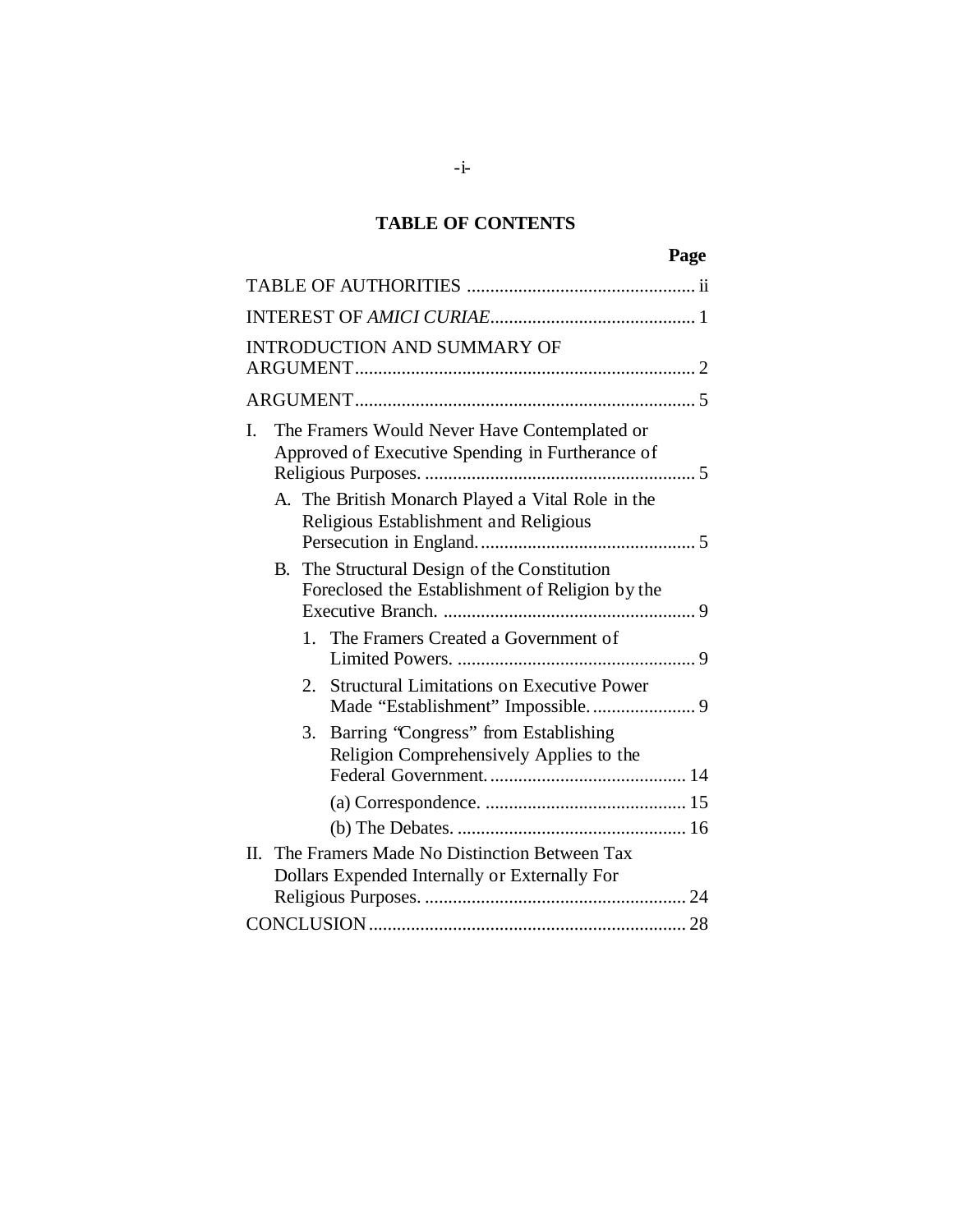### **TABLE OF AUTHORITIES**

### **Page(s)**

### **CASES**

| Flast v. Cohen           |
|--------------------------|
|                          |
| Marsh v. Chambers,       |
| Town of Pawlet v. Clark, |

### **CONSTITUTIONS**

## **STATUTES AND LEGISLATIVE MATERIALS**

| 1 Annals of Congress 729 (Joesph Gales ed.,                                                                                 |
|-----------------------------------------------------------------------------------------------------------------------------|
|                                                                                                                             |
| 1 Journal of the Continental Congress 109                                                                                   |
| Journal of the Senate of the Commonwealth of<br>Virginia, Begun and Held in the City of<br>Richmond, on Monday, the 18th of |
|                                                                                                                             |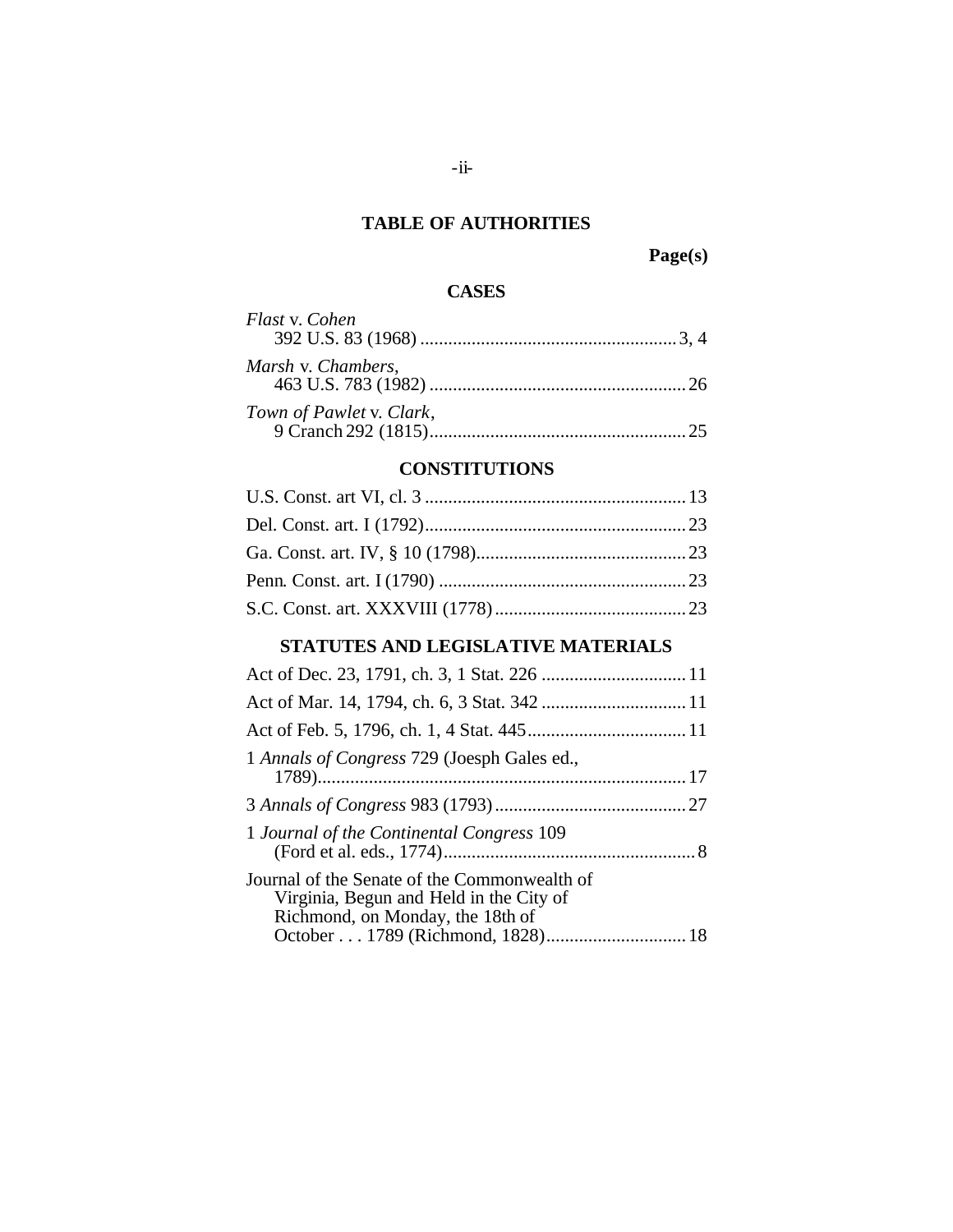## **Page(s)**

### **BRITISH STATUTES**

### **MISCELLANEOUS**

| William Blackstone, <i>Commentaries</i> 5, 6, 7, 11, 12                                                                                                                                                      |  |
|--------------------------------------------------------------------------------------------------------------------------------------------------------------------------------------------------------------|--|
| Richard Brown, Church and State in Modern                                                                                                                                                                    |  |
| James A. Campbell, Note, Newdow Calls for<br>a New Day in Establishment Clause<br>Jurisprudence: Justice Thomas's "Actual<br>Legal Coercion" Standard Provides the<br>Necessary Renovation, 39 Akron L. Rev. |  |
| J.C.D. Clark, <i>English Society 1660–1832</i> (2d)                                                                                                                                                          |  |
| Neil H. Cogan, The Complete Bill of Rights                                                                                                                                                                   |  |
| The Complete Anti-Federalists (Herbert J.                                                                                                                                                                    |  |
| Daniel Dreisbach, Thomas Jefferson and the<br>Wall of Separation Between Church and                                                                                                                          |  |
| Debates in the Convention of the State of<br>North Carolina, July 30, 1788, 4 Elliot's                                                                                                                       |  |
| Documentary History of the First Federal<br>Congress of the United States of America                                                                                                                         |  |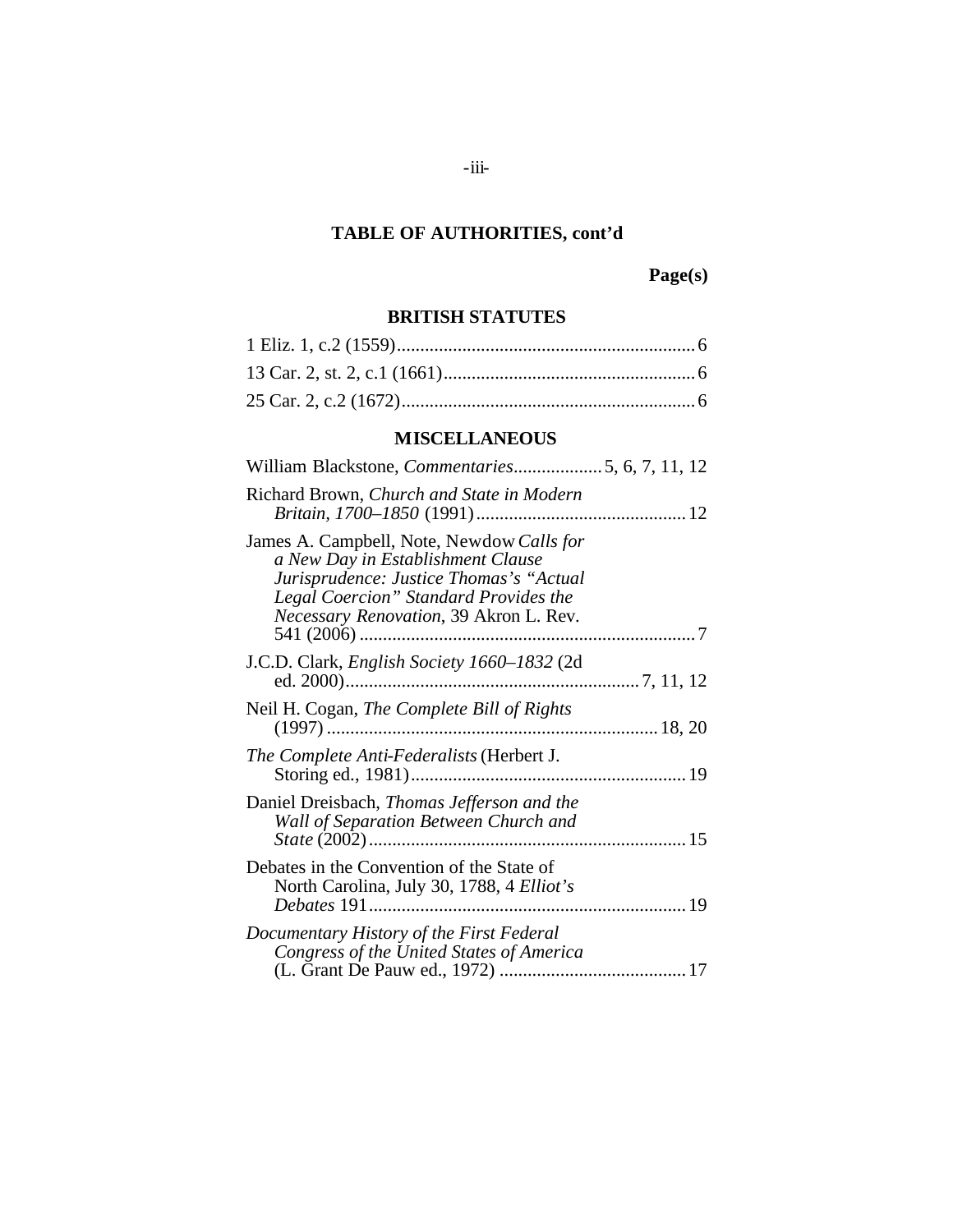## **Page(s)**

| Carl H. Esbeck, Differentiating the Free<br>Exercise and Establishment Clauses, 42 J.                                                                                                   |
|-----------------------------------------------------------------------------------------------------------------------------------------------------------------------------------------|
| Carl H. Esbeck, Dissent and<br>Disestablishment: The Church-State<br>Settlement in the Early American                                                                                   |
| Carl H. Esbeck, <i>The Establishment Clause as</i><br>a Structural Restraint on Governmental                                                                                            |
| The Federal and State Constitutions (Francis                                                                                                                                            |
|                                                                                                                                                                                         |
|                                                                                                                                                                                         |
| The Federalist No. 51 (James Madison) 14                                                                                                                                                |
| <i>The Founders' Constitution</i> (Philip B.<br>Kurland & Ralph Lerner eds., 2005)  13                                                                                                  |
| Thomas M. Franck, Is Personal Freedom a<br>Western Value?, 91 Am. J. Int'l L. 593                                                                                                       |
| General Accounting Office, Principles of<br>Federal Appropriations Law (3d ed. 2006)  12                                                                                                |
| Marci A. Hamilton, Religious Institutions, the<br>No-Harm Doctrine, and the Public Good,                                                                                                |
| Comments of James Iredell, Debates in the<br>Convention of the State of North Carolina,<br>July 30, 1788, 4 Elliot's Debates 193<br>(discussing the Test and Corporation Acts) 8, 9, 13 |

### $-iv-$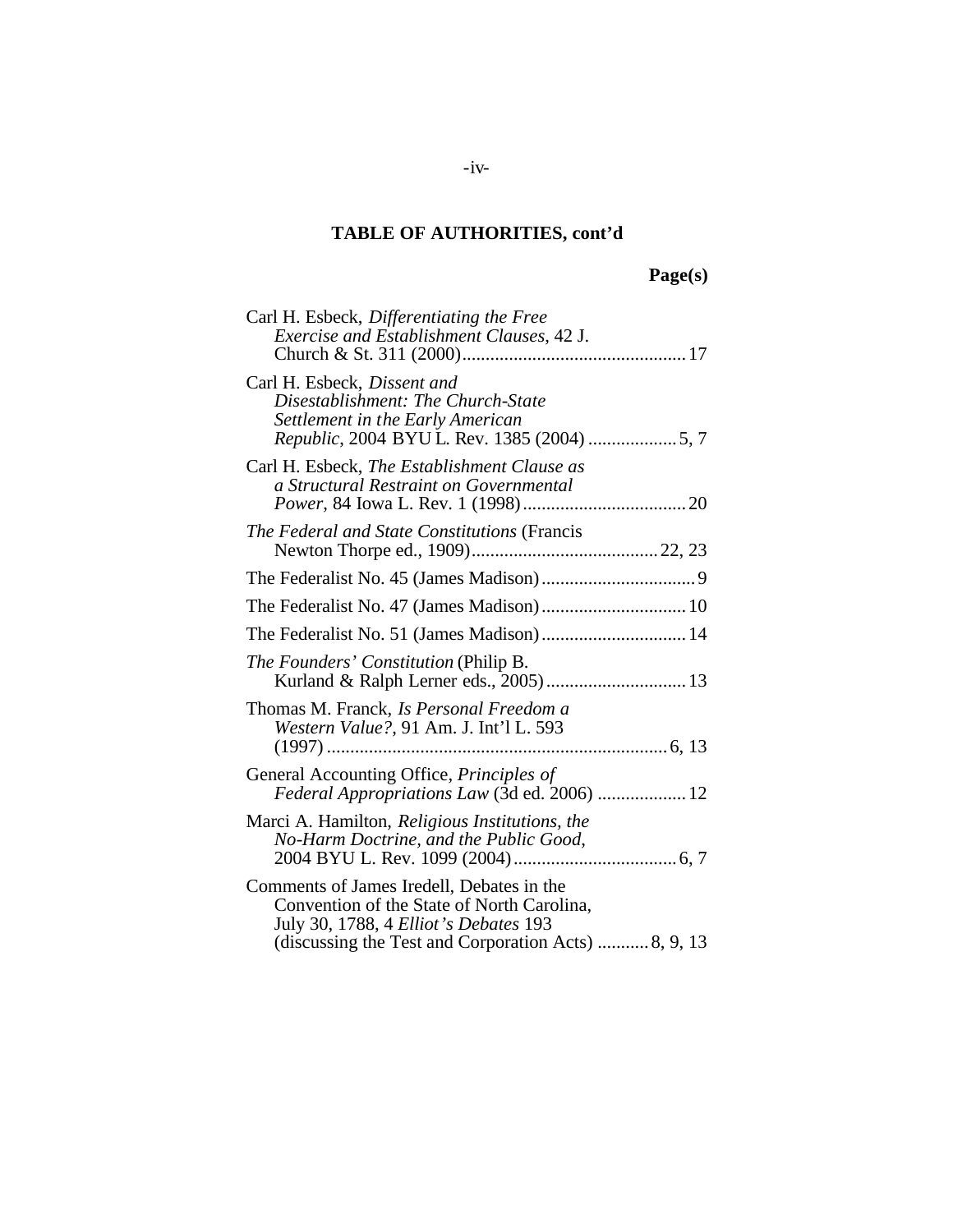# **Page(s)**

| Charles Fenton James, <i>Documentary History</i><br>of the Struggle for Religious Liberty in<br>25                                                                  |
|---------------------------------------------------------------------------------------------------------------------------------------------------------------------|
| Thomas Jefferson, Autobiography (1821), in 1<br>Works of Thomas Jefferson 71 (Plaul                                                                                 |
| Thomas Jefferson, A Bill for Establishing<br>Religious Freedom (June 12, 1779), in 2<br>Papers of Thomas Jefferson 305 (Julian P.<br>22                             |
| Letter from Thomas Jefferson to Reverend<br>Millar (Jan. 23, 1808), in Church and<br>State in American History 74 (John F.<br>Wilson & Donald L. Drakeman eds.,     |
| Letter from Thomas Jefferson to the Danbury<br>Baptists (Jan. 1, 1802), in Church and<br>State in American History 74 (John F.<br>Wilson & Donald L. Drakeman eds., |
| Peter Jupp, The Governing of Britain, 1688-                                                                                                                         |
| Erwin Rahne Kidwell, The Paths of the Law:<br><b>Historical Consciousness, Creative</b><br>Democracy, and Judicial Review, 62 Alb.<br>5                             |
| Douglas Laycock, The Origins of the Religion<br>Clauses of the Constitution:<br>"Nonpreferential" Aid to Religion: A<br>False Claim About Original Intent, 27       |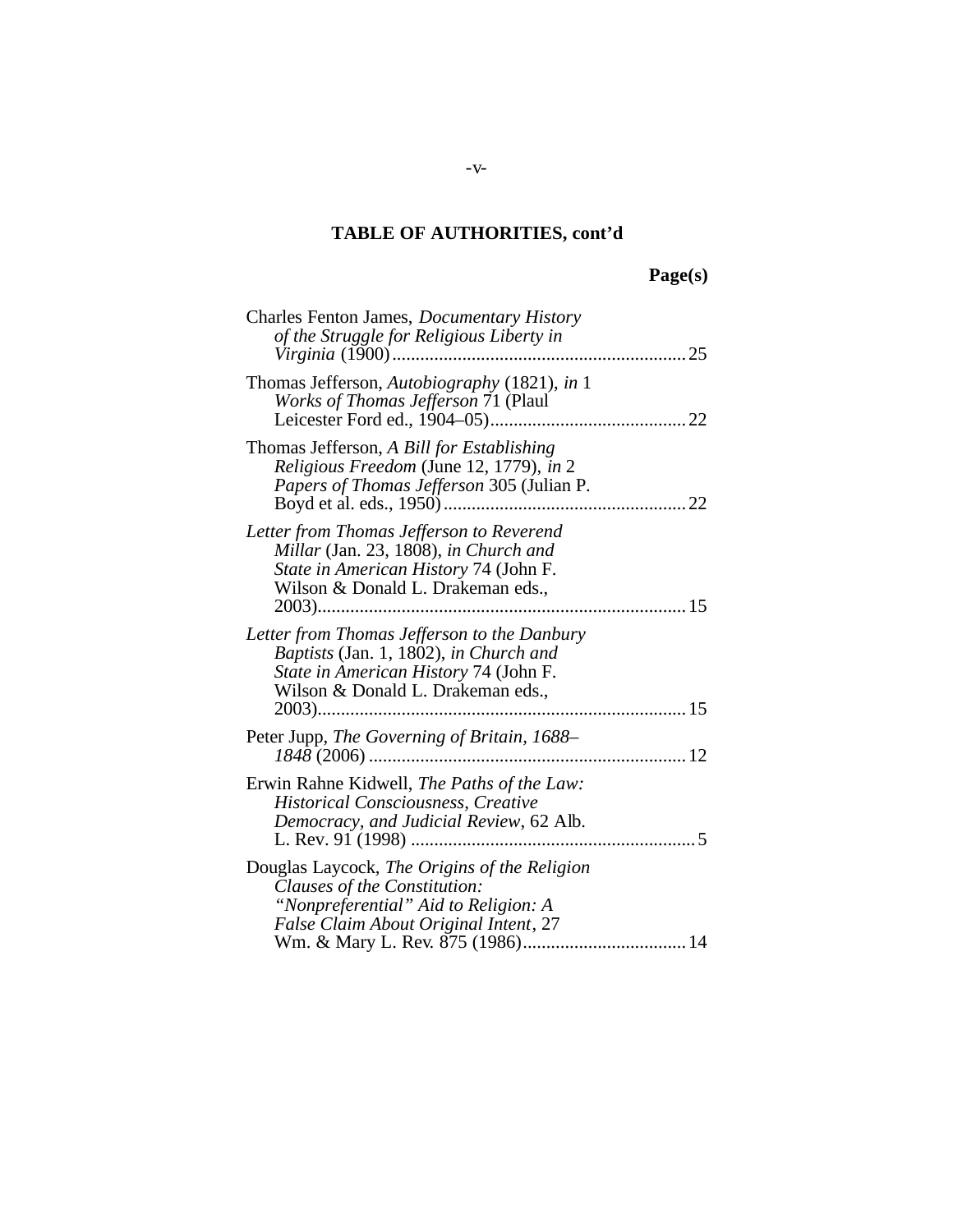# **Page(s)**

| Letter from James Madison to Edward<br>Livingston (July 10, 1822), in 9 Writings<br>of James Madison 100 (Gaillard Hunt ed.                                                     |
|---------------------------------------------------------------------------------------------------------------------------------------------------------------------------------|
| James Madison, Madison's "Detatched<br>Memoranda", 3 Wm. & Mary Q. 534<br>(Elizabeth Fleet ed. 1946) (ca. 1817)  16, 26                                                         |
| James Madison, Memorial and Remonstrance<br>Against Religious Assessments (1785), in<br>8 Papers of James Madison 298 (William                                                  |
| James Madison, Proposal for a Bill of Rights<br>(June 8, 1789), in A Second Federalist:<br>Congress Creates a Government (Charles<br>Hyneman & George Carey eds., 1967)  14     |
| Michael W. McConnell, John H. Garvey &<br>Thomas C. Berg, Religion and the                                                                                                      |
| <i>Papers of James Madison</i> (William T.                                                                                                                                      |
| Comments of Charles Pinckney, Debates in<br>the Legislature and in Convention of the<br>State of South Carolina, on the Adoption<br>of the Federal Constitution, Jan. 17, 1788, |
| Comments of Edmund Randolph, Debates in<br>the Convention of the Commonwealth of<br>Virginia, June 10, 1788, 3 Elliot's Debates                                                 |
| Joseph Story, Commentaries on the<br>Constitution of the United States (1833) 11, 14, 20                                                                                        |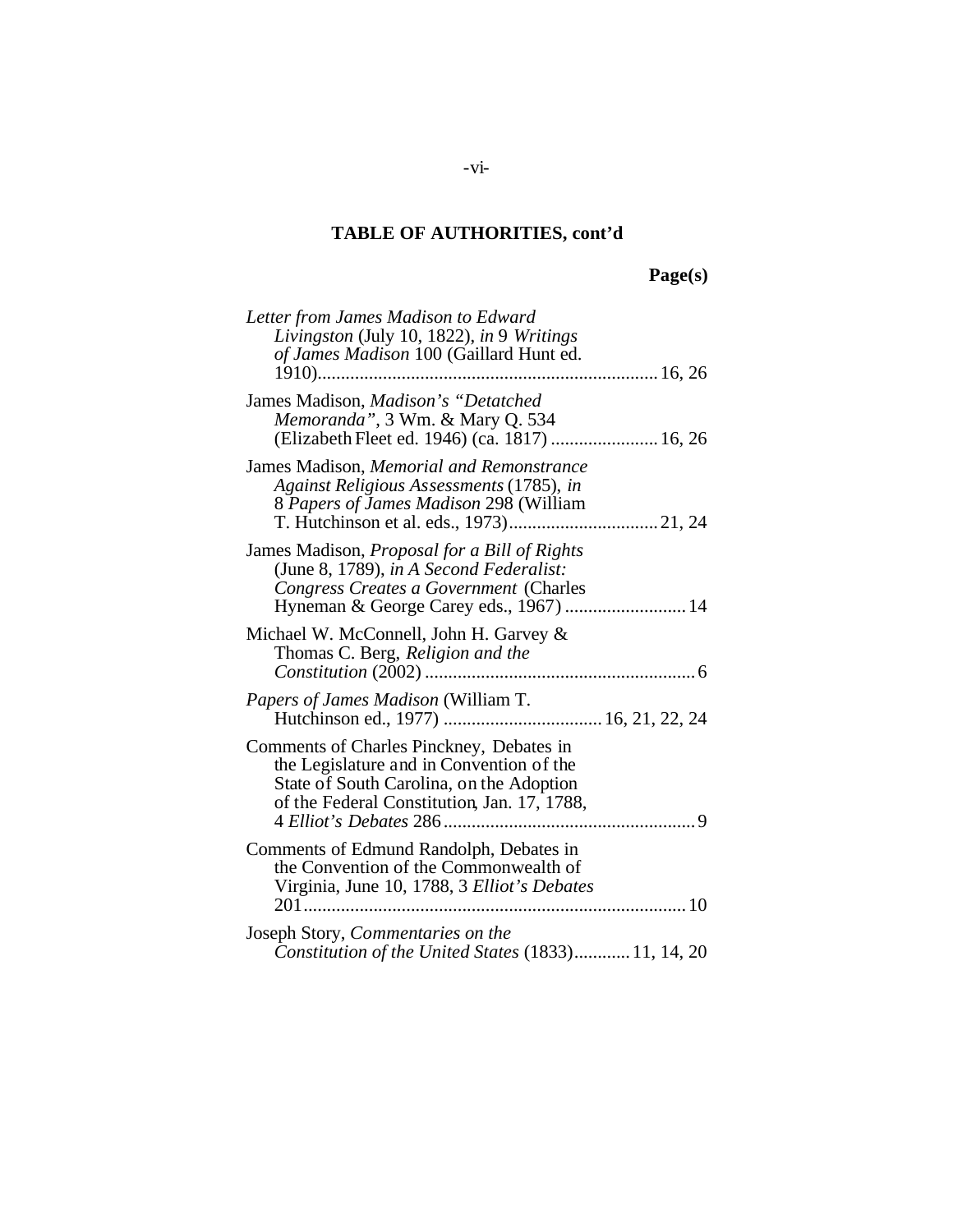**Page(s)**

| Virginia, Act for Establishing Religious   |  |
|--------------------------------------------|--|
| Freedom (Oct. 31, 1785), in 8 Papers of    |  |
| James Madison 399 (William T.              |  |
|                                            |  |
| John Witte, Jr., Religion and the American |  |
|                                            |  |

-vii-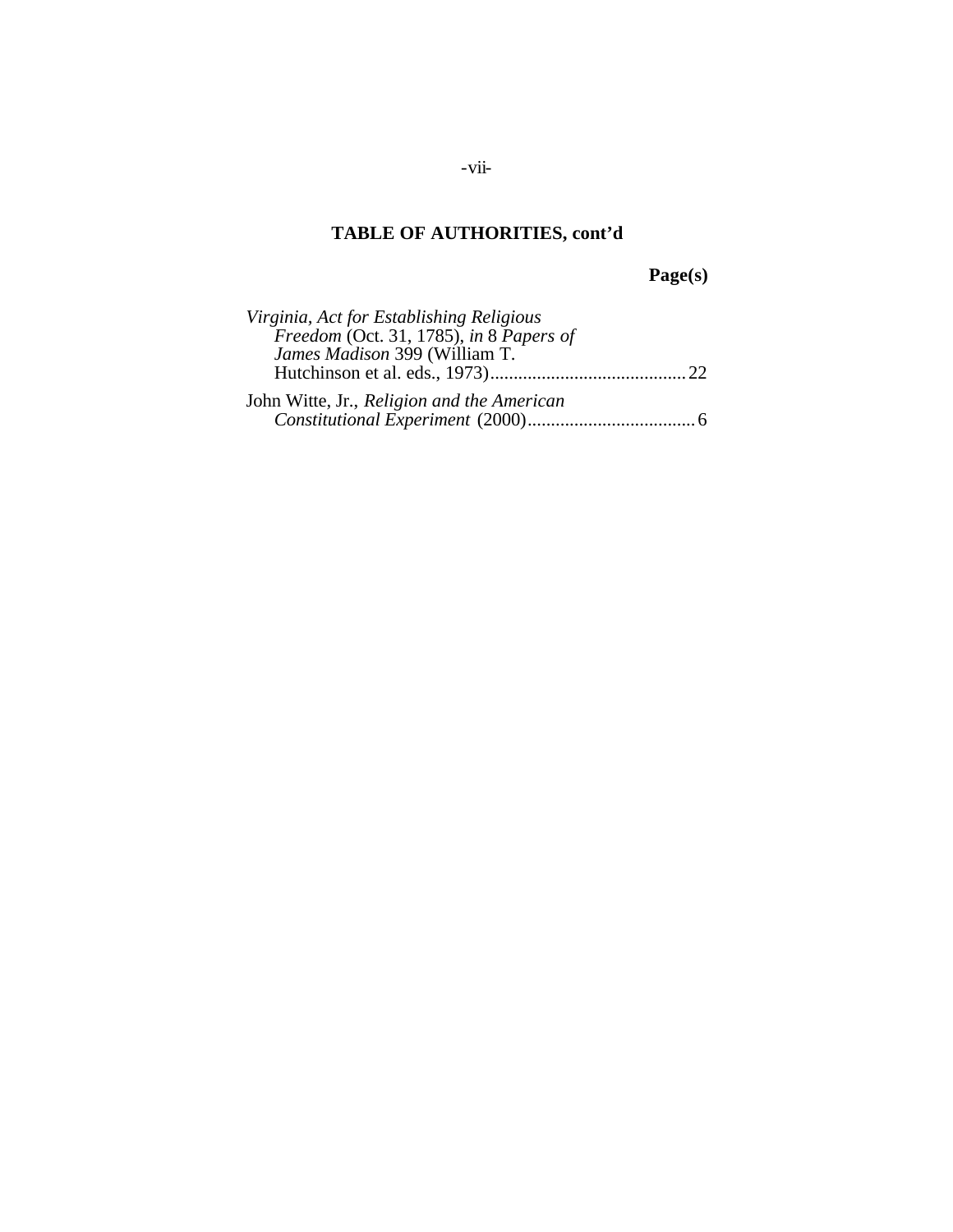### **INTEREST OF** *AMICI CURIAE*<sup>1</sup>

*Amici* are legal and religious historians and law scholars who teach or have taught courses in American and British legal history, American and British constitutional history, constitutional law, First Amendment law, religion and the law, seventeenth, eighteenth, and nineteenth century American history, and in related areas in law schools and undergraduate and graduate schools across America. They have written and edited books and written articles in scholarly journals on related issues.

*Amici* file this brief in support of the Respondents' challenge to the President's Faith-Based and Community Initiatives program. We believe, based on our training and study as legal historians and law scholars, that there is no historical basis or support for the Government's claim that the President's program should be insulated from judicial review.

*Amici*'s names and institutional affiliations (listed for identification purposes) are as follows:

Paul Finkelman is the President William McKinley Distinguished Professor of Law and Public Policy at Albany Law School.

Joyce Appleby is a Professor of History Emerita at University of California, Los Angeles.

Carl T. Bogus is a Professor of Law at Roger Williams University School of Law.

Erwin Chemerinsky is the Alston and Bird Professor of Law and Science at Duke University.

Norman Dorsen is the Stokes Professor of Law at New York University.

Ronald B. Flowers is the John F. Weatherly Emeritus Professor of Religion at Texas Christian University.

<sup>&</sup>lt;sup>1</sup> Letters of consent from all parties have been filed with the Clerk of the Court. Pursuant to Rule 37.6, *amici* state that no counsel for a party authored this brief in whole or in part.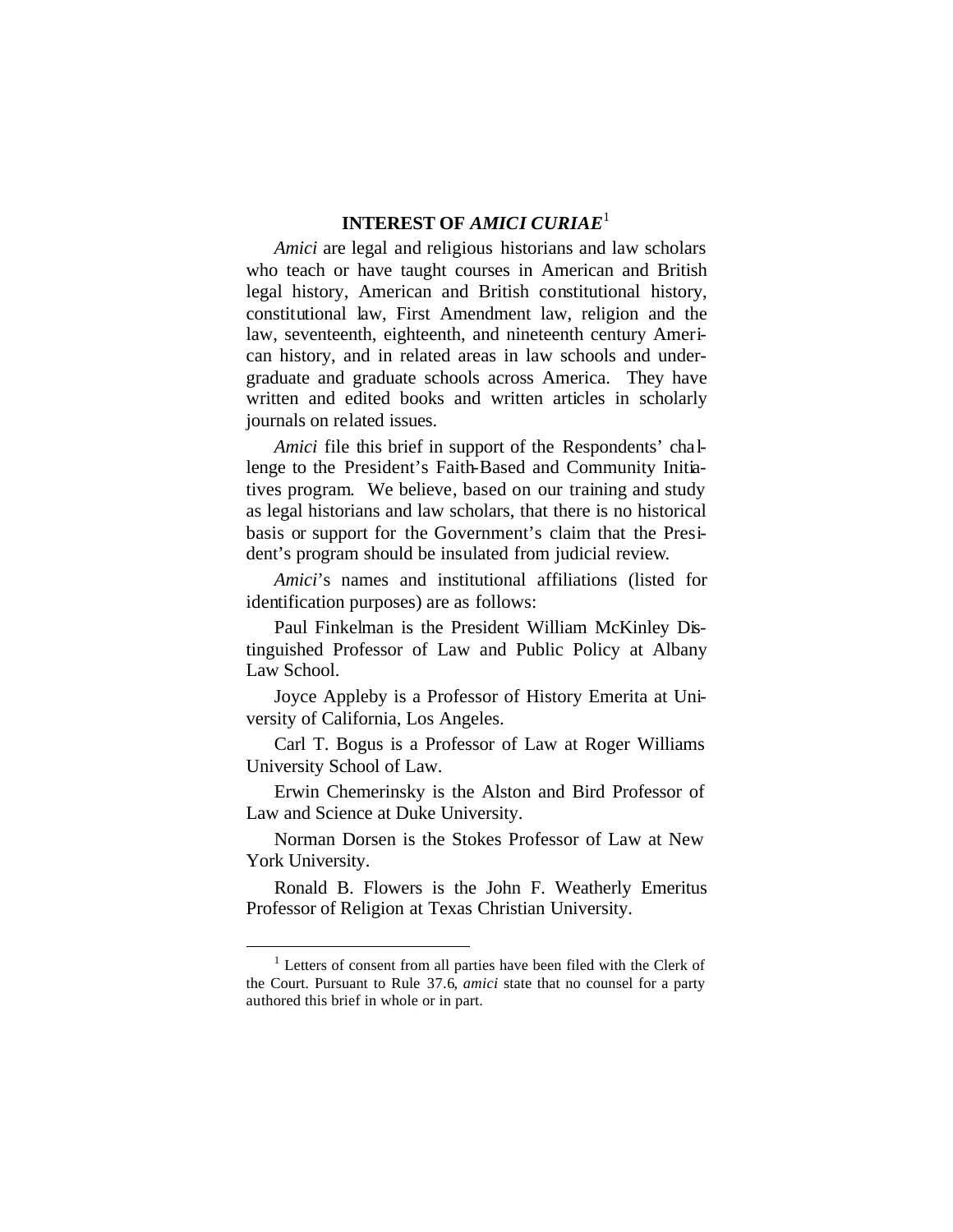Edwin S. Gaustad is an Emeritus Professor of History and Religious Studies at University of California, Riverside.

Steven G. Gey is the David and Deborah Fonvielle & Donald and Janet Hinkle Professor of Law at Florida State University.

Beth Simone Noveck is the Director of the Institute for Information Law & Policy at New York Law School and the McClatchy Visiting Associate Professor at Stanford University.

Robert M. O'Neil is a Professor of Law at the University of Virginia.

Edward A. Purcell, Jr. is the Joseph Solomon Distinguished Professor at New York Law School.

Frank S. Ravitch is a Professor of Law at Michigan State University College of Law.

Nadine Strossen is a Professor of Law at New York Law School.

Laura Underkuffler is the Arthur Larson Professor of Law at Duke University.

Samuel L. Webb is an Associate Professor of History at the University of Alabama at Birmingham.

#### **INTRODUCTION AND SUMMARY OF ARGUMENT**

The Government's account of the pertinent historical record is incomplete. When the Government mentions history in its brief, it does so by referring to isolated statements, without reference either to the larger historical context or even, in some cases, to other statements made by their sources.By way of example, the Government points to the remarks of a Continental Congress from long before the most important debates on religious liberty under the new Constitution were waged (*e.g.*, Pets.' Br. at 39) (quoting the Continental Congress in 1778). The Government also relies on support from both Thomas Jeffe rson and James Madison (*e.g.*, Pets.' Br. at 37), both of whom spoke directly against the positions the Government takes in its brief. And the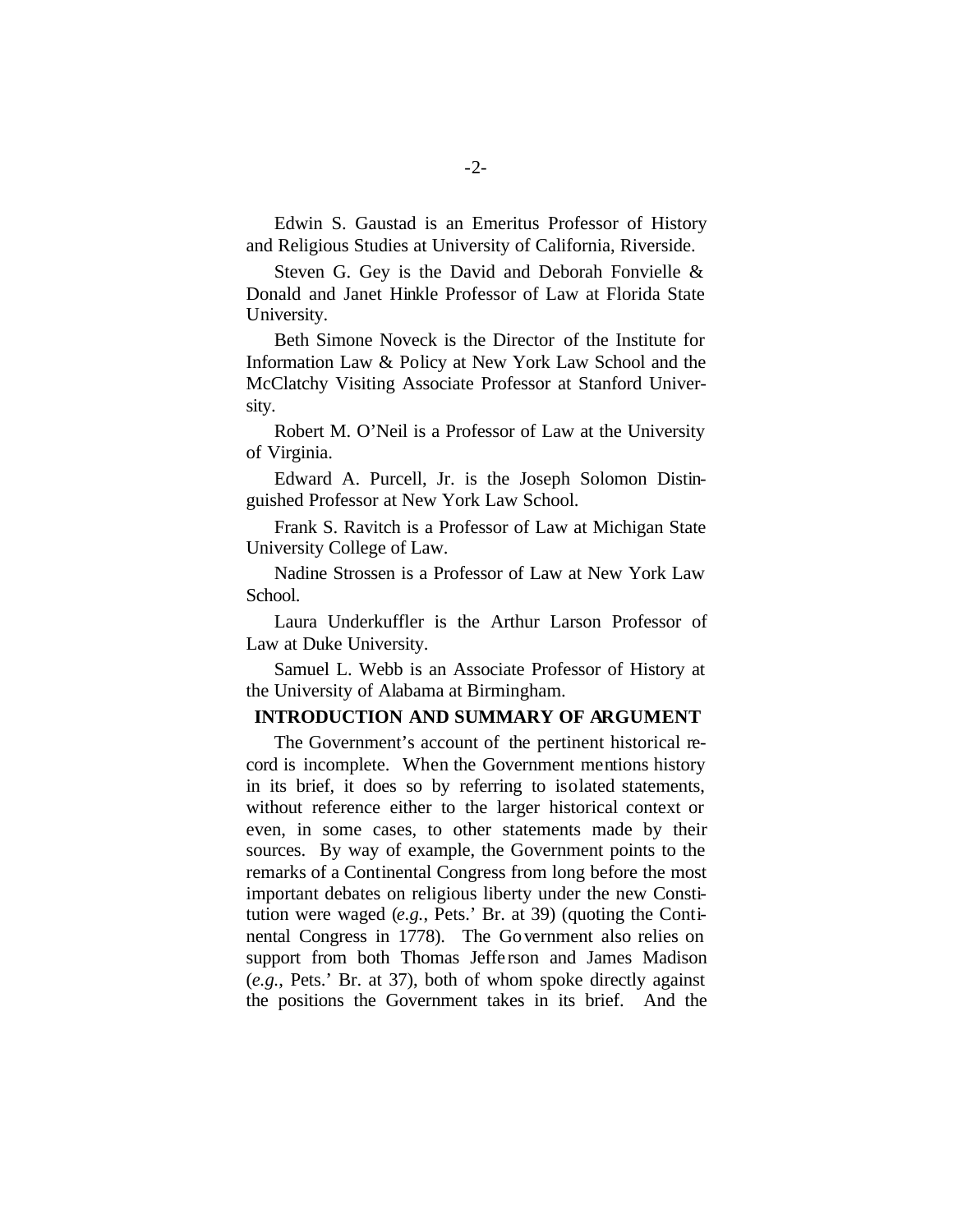Government argues that the Framers "focused na rrowly on the fear that *Congress* would use its power forcibly to transfer funds from taxpayers into the coffers of churches" without asking or attempting to answer whether that was because the Framers would have preferred the President to do so (Pets.' Br. at 41) (emphasis added). As this brief will explain, the answer to that question is "no." *Amici* hope the Court may benefit from a broader historical view that places the issues at the heart of this case in context.

The history of the Establishment Clause forms a critical piece of the analysis in this case. In *Flast* v. *Cohen*, this Court held that a person has standing to sue based on status as a taxpayer to challenge the expenditure of funds by Congress in violation of the Establishment Clause. 392 U.S. 83 (1968). In *Flast*, the Court looked to the historical purpose of the Establishment Clause as a limitation on Congress's spending power. That historical purpose provided the basis for creating an exception to the usual bar against taxpayer standing to help prevent "one of the specific evils feared by those who drafted the Establishment Clause and fought for its adoption[:] . . . that the taxing and spending power would be used to favor one religion over another or to support religion in general." *Id.* at 103.

The Government argues that respondents lack standing because this case involves discretionary expenditures by the executive of funds not earmarked by Congress for any specific purpose. For support, the Government argues that *Flast* linked taxpayer standing to an historical concern specifically about *legislative* funding of religion. The Government purports to identify a consistent thread running through *Flast* and its progeny holding that "taxpayer standing . . . was designed to protect against 'abuses of *legislative power*.'" (Pets.' Br. at 21) (quoting *Flast*, 392 U.S. at 106) (Petitioners' emphasis). Alternatively, the Government argues that standing fails in challenges to tax dollars spent only "internally" — that is, not on any particular private group. The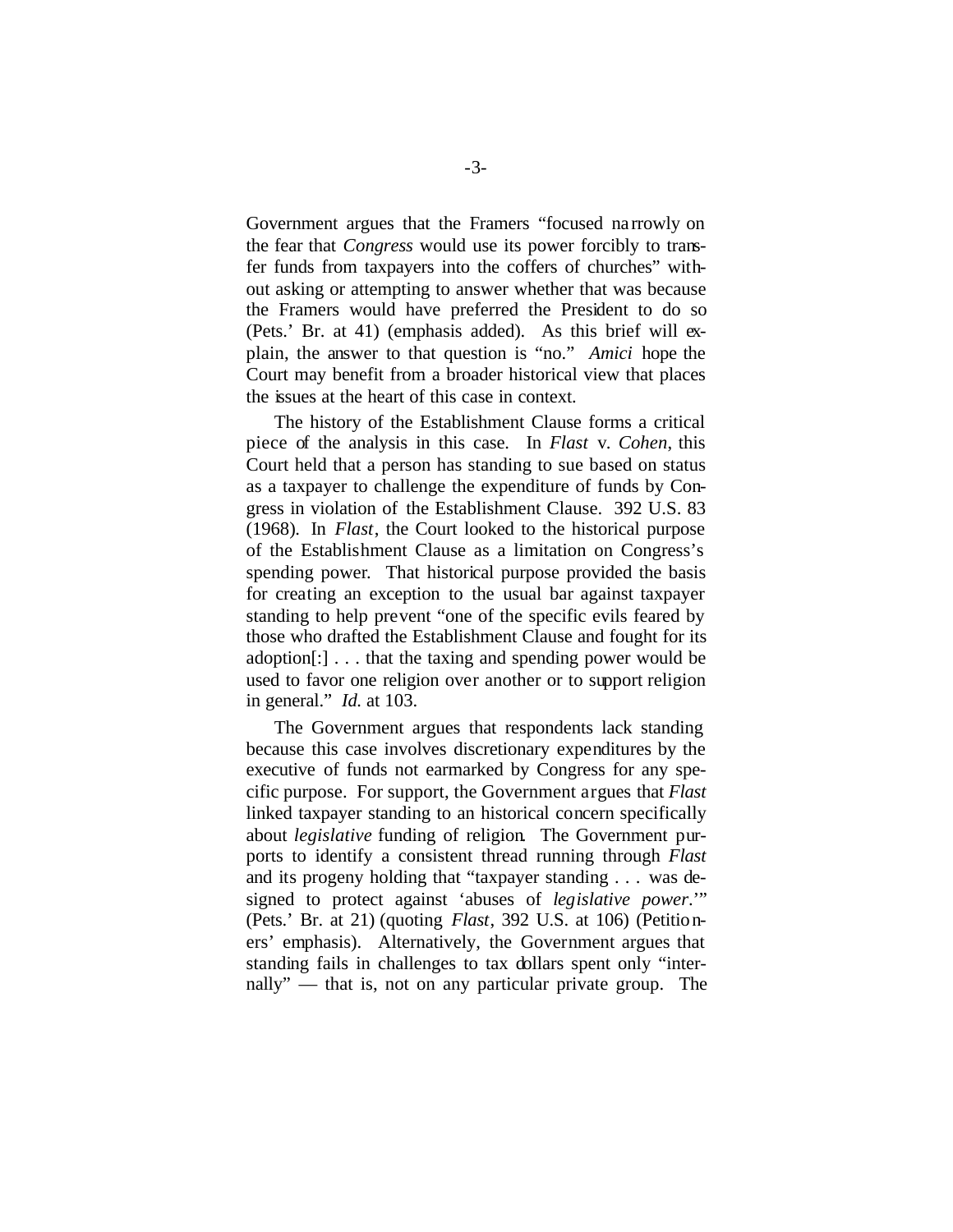Government argues that, because "the Executive [does] something other than disburse funds" (Pets.' Br. at 29), respondents are in essence cha llenging the use of federal funds admittedly in support of religion but "incidental" to "the administration of an essentially regulatory" program. *Flast*, 392 U.S. at 102.

The Government's arguments are incorrect. The history of the Founding demonstrates a grave concern about interference by the federal government with religion. At the time of the Founding, history had shown that the danger of such interference lay in the fact of funding itself — it depended upon the identity of neither the benefactor nor the beneficiary. In fact, the origins of "establishment" in England lay with the monarch, not with Parliament. It is therefore highly unlikely that the Framers would have been indifferent to threats of establishment created by the executive branch. On the contrary, the Framers designed a government of limited powers in which the power of the purse and the power to make the laws were vested entirely in Congress. Knowing that these were the powers that made state-established religion possible, the Framers expressly secured religious liberties under the Establishment Clause from the reach of Congress. In doing so, they believed that they had removed any possibility of interference from the federal government in religious matters, thus satisfying Anti-Federalist demands that religion remain a local issue. The historical record strongly indicates that neither expenditures by the executive nor those supposedly "internal" to the government were meant to be outside of the Constitution's protections.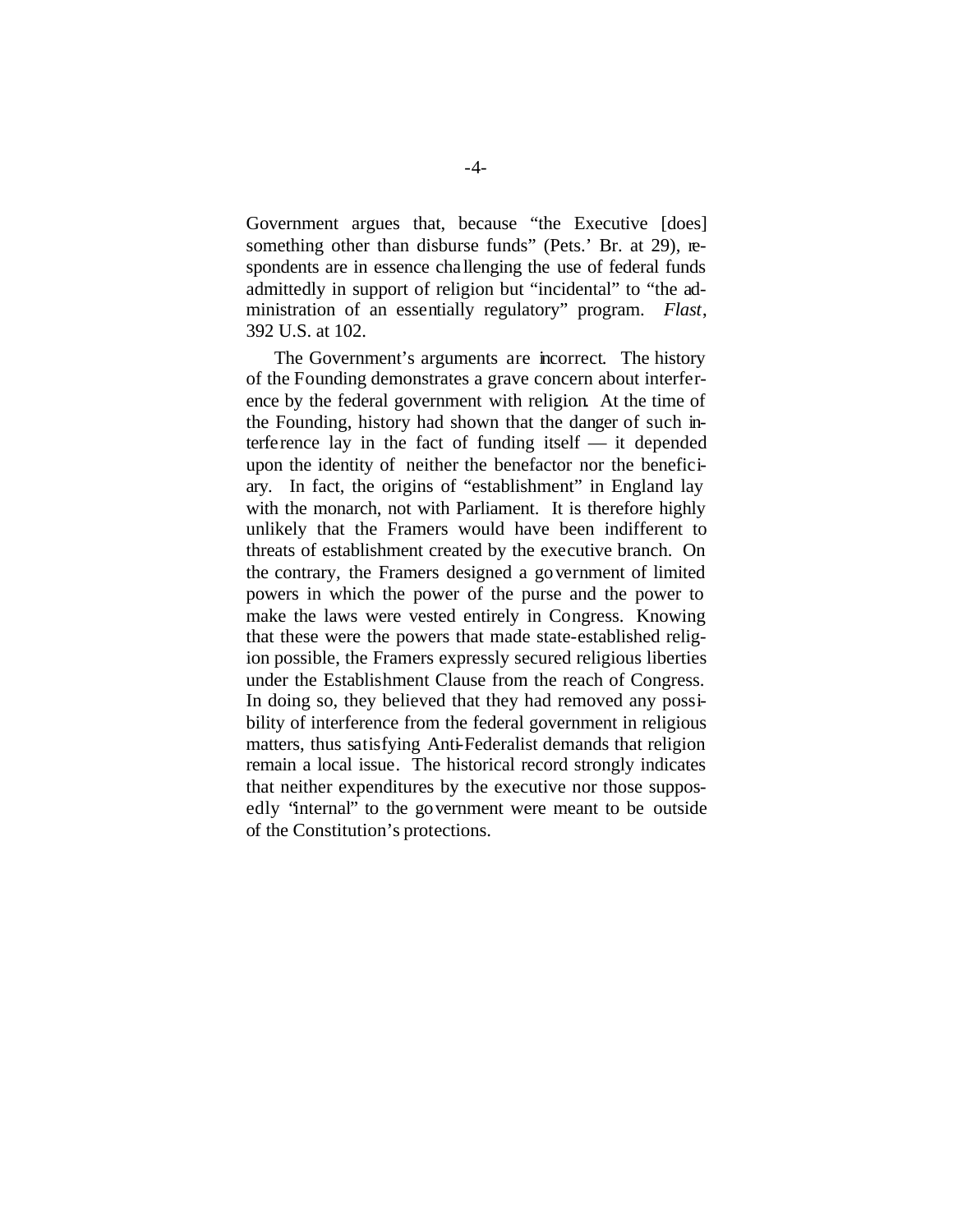#### **ARGUMENT**

### **I. THE FRAMERS WOULD NEVER HAVE CON-TEMPLATED OR APPROVED OF EXECUTIVE SPENDING IN FURTHERANCE OF RELIGIOUS PURPOSES.**

#### **A. The British Monarch Played a Vital Role in the Religious Establishment and Religious Persecution in England.**

The historical study of the danger of state-established religion begins with the executive branch: the Church of England was initially established by a monarch, not by Parliament.<sup>2</sup> In 1534, King Henry VIII broke from Rome and the Catholic Church, established the Church of England, and declared himself "Supreme Ruler of Church and Kingdom."<sup>3</sup> After his death, the fate of the Church of England hung on the favor of the current monarch, as the religion of the nation fluctuated in accordance with the religious affiliations of the Roman Catholic Queen Mary and the Protestant Queen Elizabeth  $I^4$  The very existence of the Church of England was contingent on the desire of the current monarch.

Although the monarchs sought conformation from Parliament through the Act of Succession in 1534 and subsequent acts of conformity, suppression of religious nonconformity came primarily at the hands of the crown. In their efforts to enforce their religious prerogative on their subjects, these monarchs employed a plethora of oppressive methods:

<sup>2</sup> *See* Carl H. Esbeck, *Dissent and Disestablishment: The Church-State Settlement in the Early American Republic*, 2004 BYU L. Rev. 1385, 1404–05 (2004) (describing the establishment of religion in Britain from the reign of Henry VIII through George I).

<sup>3</sup> 1 William Blackstone, *Commentaries* \*230, \*269.

<sup>4</sup> *See* Erin Rahne Kidwell, *The Paths of the Law: Historical Consciousness, Creative Democracy, and Judicial Review*, 62 Alb. L. Rev. 91, 144–45 (1998); *see also* Esbeck, *supra* note 2, at 1408–14.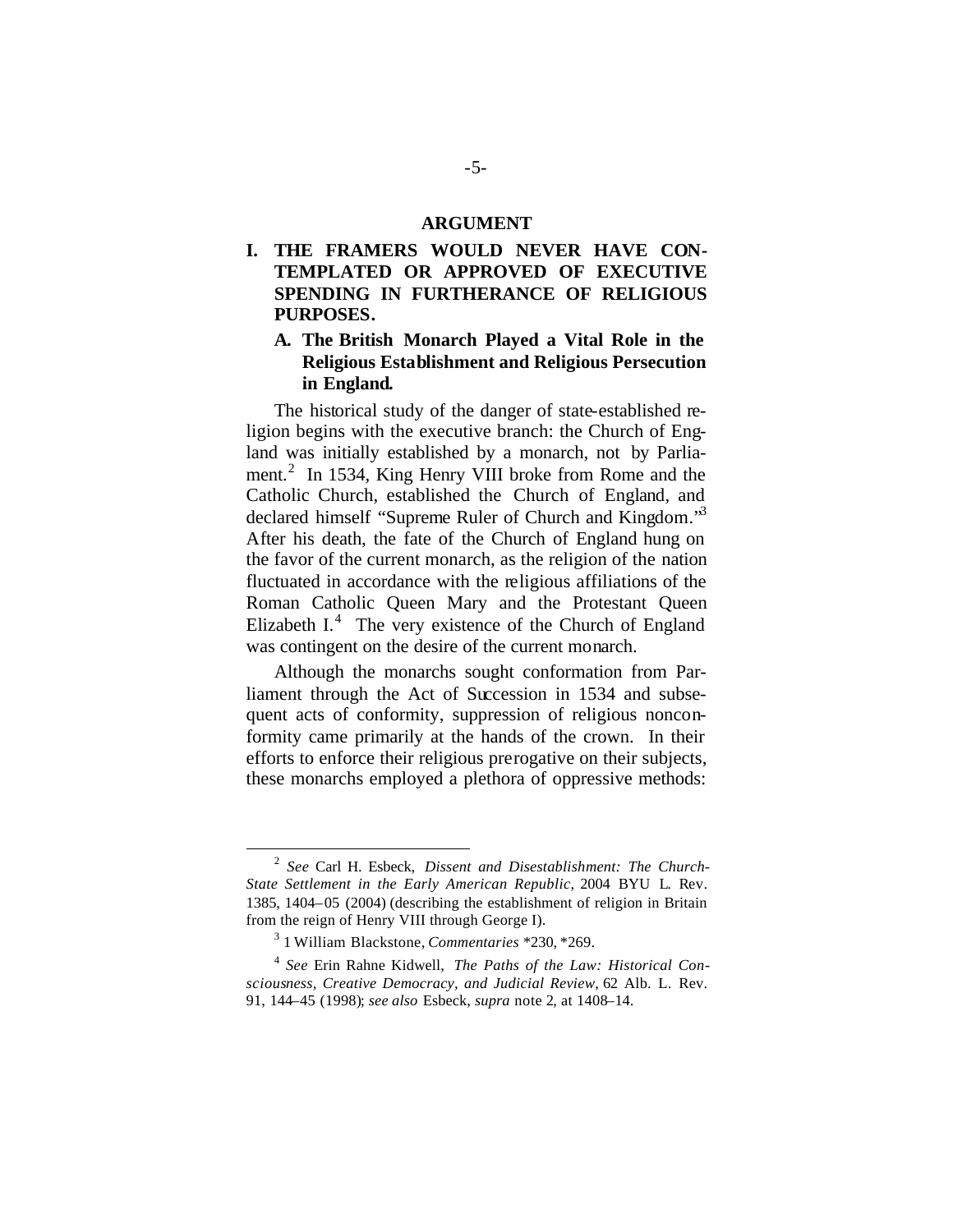forbidding those not of their religion from holding office,<sup>5</sup> creating ecclesiastical courts to try crimes against the state religion,<sup>6</sup> allowing the practice of only their religious beliefs, $\frac{7}{7}$  and imprisoning and even executing religious dissenters.<sup>8</sup> The monarchs were empowered to correct "the ecclesiastical state and persons, and . . . all manner of errors, heresies, [and] schisms . . . . "<sup>9</sup> Parliament acted in concert with the crown, enacting laws such as the Test and Corporation Acts, $^{10}$  which restricted office-holding in government, the military, public corporations, and academic positions to members of the Church of England.<sup>11</sup>

In addition to choosing and implementing a national religion, the British monarchs also had a substantial role in defining the substance of Church doctrine and liturgy. The monarch was the final arbiter of doctrinal questions  $12$  and chose bishops,<sup>13</sup> and both Henry VIII and Elizabeth I took the title of Supreme Leader of the Church.<sup>14</sup> A figurehead,

 $\overline{a}$ 

<sup>14</sup> *Id*. at \*269.

<sup>5</sup> *See* Thomas M. Franck, *Is Personal Freedom a Western Value?*, 91 Am. J. Int'l L. 593, 612–13 (1997) (describing the continuing though lessening impact of the Test and Corporation Acts of 1673).

<sup>6</sup> *See* Marci A. Hamilton, *Religious Institutions, the No-Harm Doctrine, and the Public Good*, 2004 BYU L. Rev. 1099, 1127 (2004) (describing the High Commission and ecclesiastical courts formed by Henry VIII, and their role in "enforc[ing] spiritual uniformity on the people.").

<sup>7</sup> *Id*. at 1141.

<sup>8</sup> *See* Franck, *supra* note 5, at 609–11; Hamilton, *supra* note 6, at 1141–51.

 $9<sup>9</sup>$  1 Eliz. 1, c.2 (1559) (Eng.).

<sup>10</sup> *See* 13 Car. 2, st. 2, c.1 (1661) (Eng.); 25 Car. 2, c.2 (1672) (Eng.).

<sup>11</sup> *See* John Witte, Jr., *Religion and the American Constitutional Experiment* 14–19 (2000); Michael W. McConnell, John H. Garvey & Thomas C. Berg, *Religion and the Constitution* 21–24 (2002).

<sup>&</sup>lt;sup>12</sup> 1 Blackstone, *supra* note 3, at \*269 ("In virtue of this authority the king convenes, prorogues, restrains, regulates, dissolves all ecclesiastical synods or convocations.").

<sup>13</sup> *Id*. at \*365–69.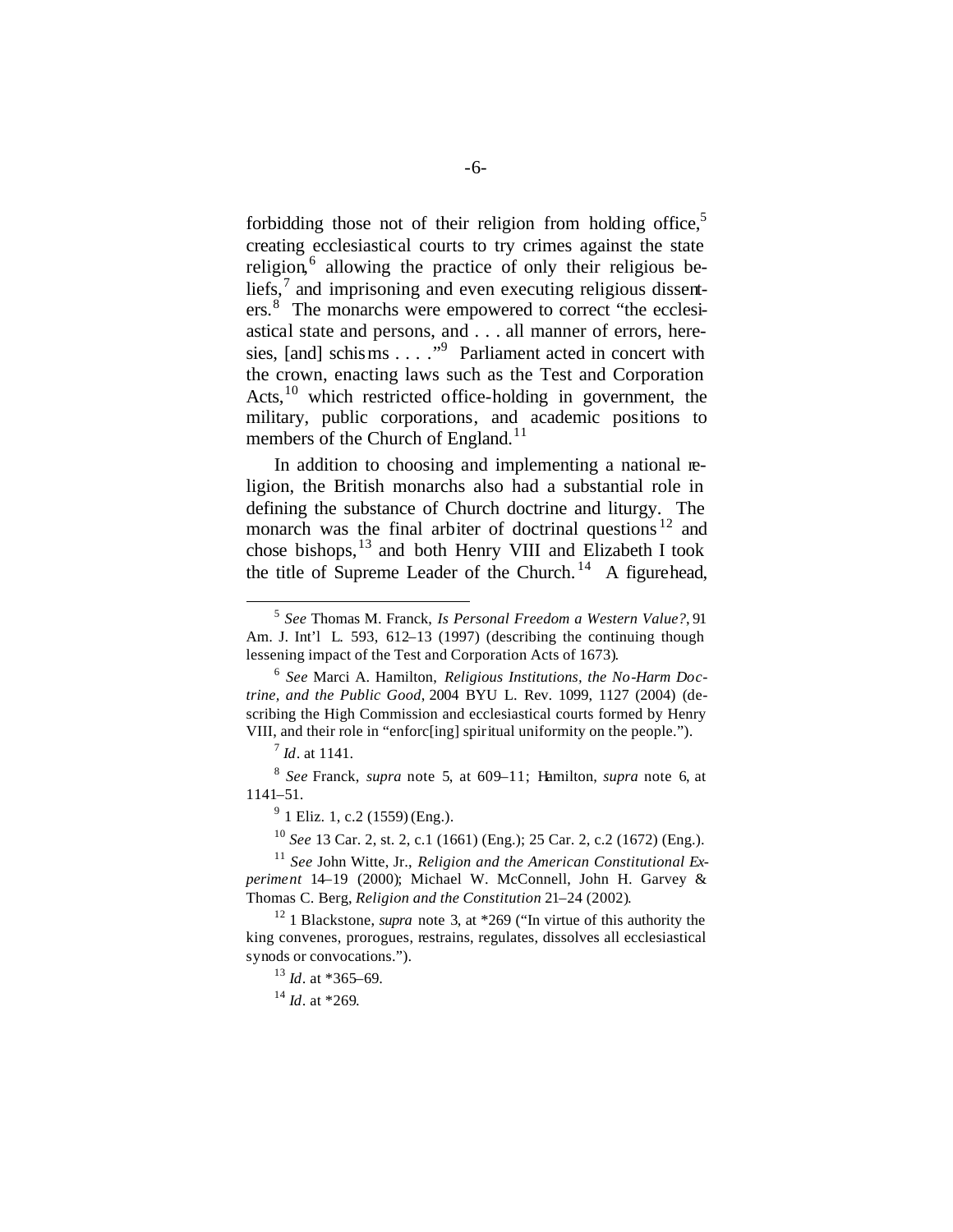drafter of doctrine, and appointer of bishops, the British monarch was consistently and intimately involved in the establishment and development of the Church of England.

Even after the "Glorious Revolution" of 1688–89 shifted the locus of power in British government, resulting in a more circumscribed monarch and a more empowered Parliament, the monarch retained substantial control over religious matters. The monarch still appointed bishops<sup>15</sup> and maintained his position as the ultimate authority on ecclesiastical questions.<sup>16</sup> A parson or a vicar could lose his post for "maintaining any doctrine in derogation of the king's supremacy, or of the thirty nine articles, or of the book of common prayer . . . ."<sup>17</sup> As William Blackstone noted in his *Commentaries*, "Upon the whole therefore I think it is clear, that, whatever may have become of the nominal, the real power of the crown has not been too far weakened by any transactions in the last century. Much is indeed given up; but much is also acquired."<sup>18</sup> Despite granting control over certain aspects of the Church to Parliament, such as determining the text of the Book of Common Prayers, the monarch therefore retained important powers.<sup>19</sup>

The Framers were fully aware of this history and would not have been indifferent to the threat of executive establishment in this country.<sup>20</sup> On the contrary, the role of the

 $\overline{a}$ 

<sup>18</sup> *Id*.

<sup>&</sup>lt;sup>15</sup> *Id.* at \*367 ("After [appointment], the bishop elect shall sue to the king for his temporalities, shall make oath to the king and none other, and shall take restitution of his secular possessions out of the king's hands only."); *see also* J.C.D. Clark, *English Society 1660–1832*, at 55 (2d ed. 2000).

<sup>16</sup> 1 Blackstone, *supra* note 3, at \*269.

 $17$  *Id*.

<sup>19</sup> *Id*. at \*325–26.

<sup>20</sup> *See* Esbek, *supra* note 2, at 1419–20 (describing the Framers' awareness of and concern due to religious persecution in England); *see also* Hamilton, *supra* note 6, at 1141 (same); James A. Campbell, Note,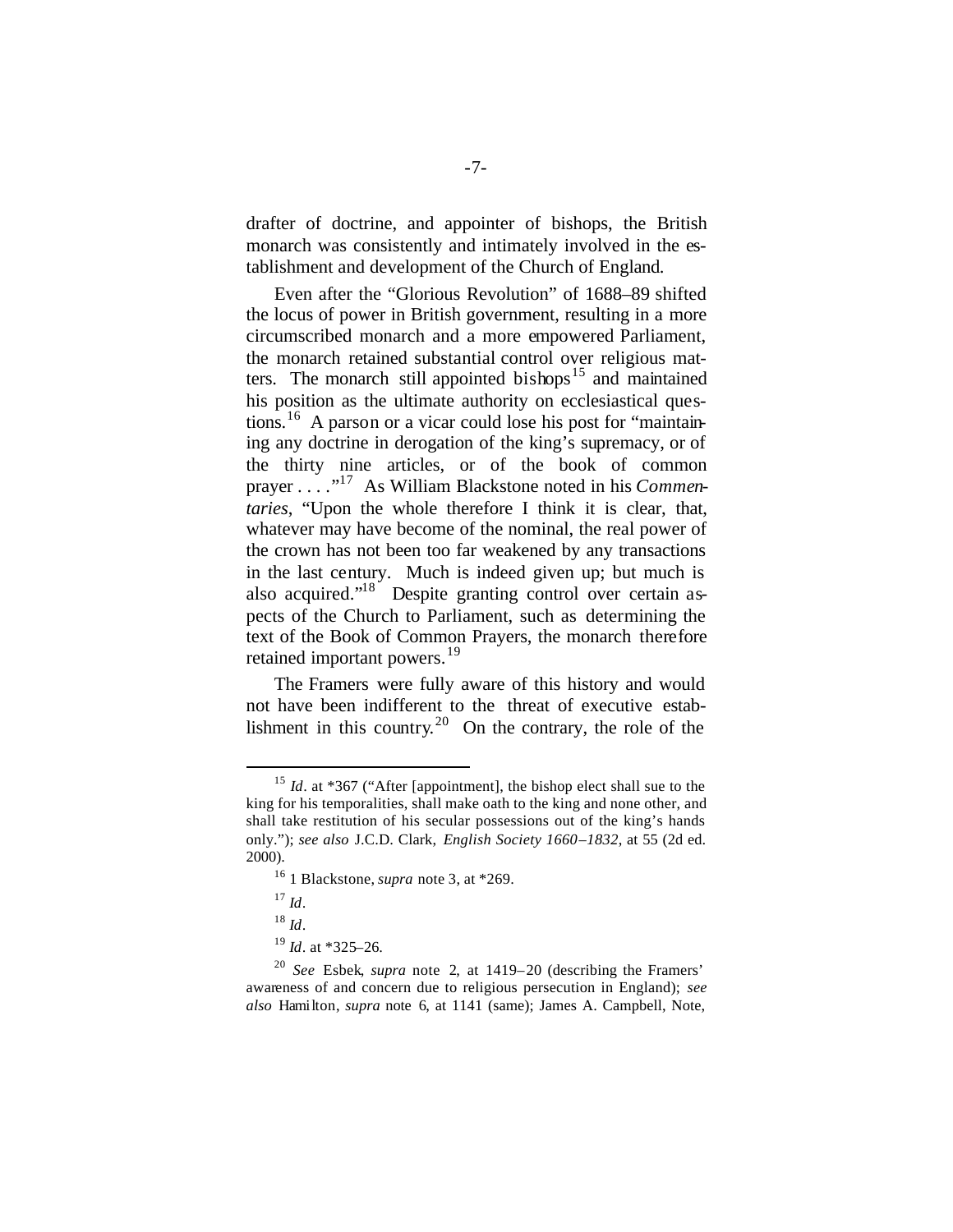monarchy in establishing the Church of England — and in perpetuating the attendant religious persecution Americans feared — was so fundamental that a prohibition on establishment by a legislative body only, and permitting such establishment by the executive, would have been unthinkable to the Framers. $21$ 

By the same token, the Framers' experience had demonstrated that a close intertwinement of legislative and executive functions together infringed on religious liberties. Members of the founding generation were acutely aware of the evolution of the Anglican church into the Church of England during the sixteenth and seventeenth centuries at the instigation of the monarchy, and the subsequent interplay that existed between the crown and Parliament.<sup>22</sup> It is therefore unlikely that those of the founding generation would have distinguished between legislative and executive functions or viewed the latter as less apt to violate freedom of conscience.

Newdow *Calls for a New Day in Establishment Clause Jurisprudence: Justice Thomas's "Actual Legal Coercion" Standard Provides the Necessary Renovation*, 39 Akron L. Rev. 541, 545–46 (2006) (same).

 $21$  The dangers of a monarch with free reign over religious liberty were well understood by the Continental Congress in 1774 when it attempted to persuade colonists in Quebec to join in resistance to the Crown. "Such is the precarious tenure of mere *will*, by which you hold your lives and religion. The Crown and its Ministers are empowered, as far as they could be by Parliament, to establish even the *Inquisition* among you." 1 *Journal of the Continental Congress* 109 (Ford et al. eds., 1774).

<sup>22</sup> *See* Comments of James Iredell, Debates in the Convention of the State of North Carolina, July 30, 1788, 4 *Elliot's Debates* 193 (discussing the Test and Corporation Acts).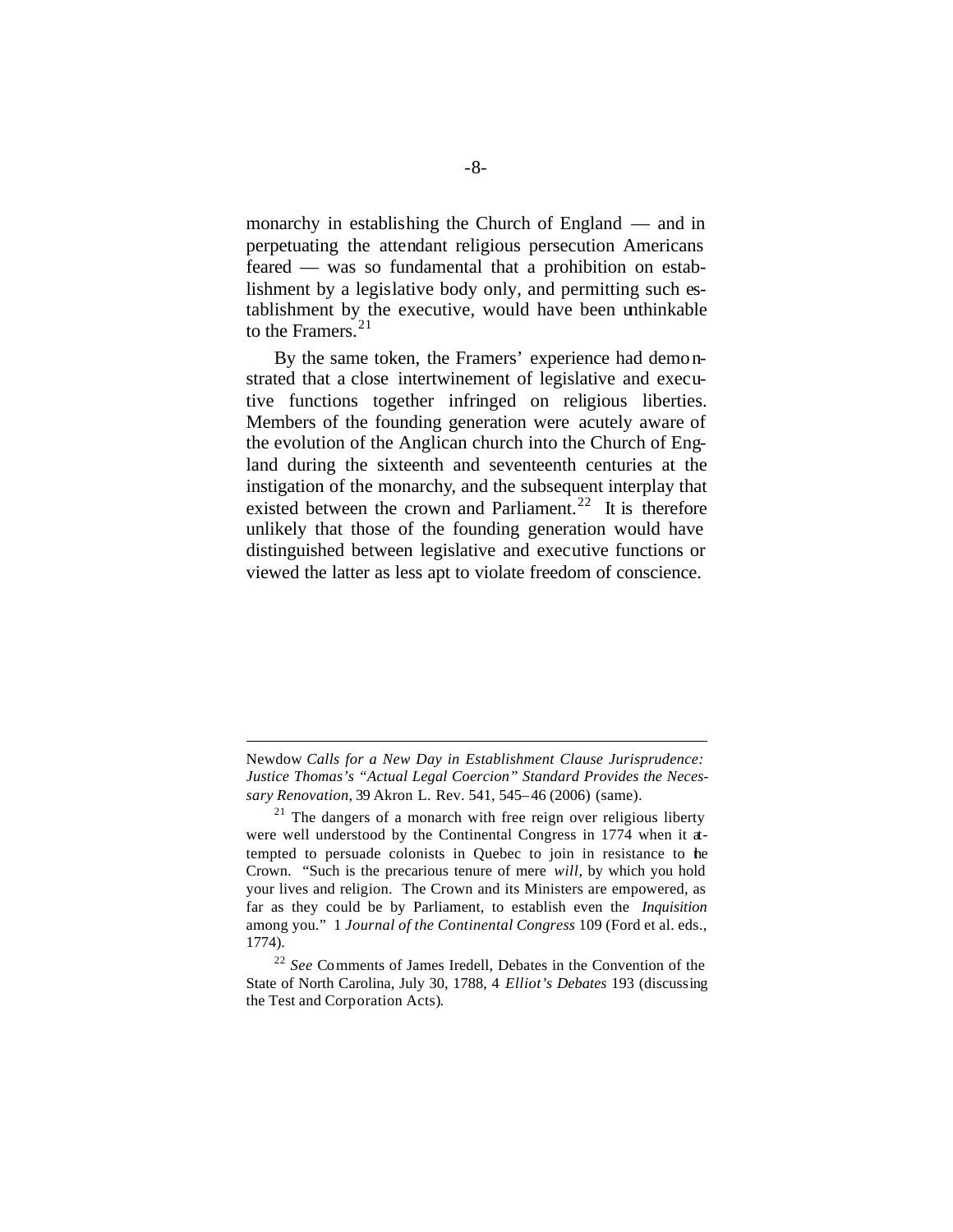### **B. The Structural Design of the Constitution Foreclosed the Establishment of Religion by the Executive Branch.**

#### *1. The Framers Created a Government of Limited Powers.*

The Framers of the new Constitution established a government of limited powers. According to James Madison, "The powers delegated by the proposed Constitution to the Federal Government, are few and defined. Those which are to remain in the State Governments are numerous and indefinite."<sup>23</sup> The Framers based their decisions about how to structure the new government in part on the lessons of the British experience, which demonstrated the havoc that could result from a state religion controlled by both a legislative body and the executive.  $24$  In doing so, they took careful measures to circumscribe the authority of the executive and legislative branches. Taken together with the First Amendment, these circumscriptions foreclosed the ability of either branch to use tax monies to promote religion.

#### *2. Structural Limitations on Executive Power Made "Establishment" Impossible.*

Although the Framers carefully allocated power among the branches of the federal government, they expressed relatively little concern about the possibility of the President es-

<sup>23</sup> The Federalist No. 45, at 292 (James Madison) (Clinton Rossiter ed., 1961). This arrangement was universally understood. In explaining why South Carolina should ratify the Constitution, General Charles Cotesworth Pinckney explained at that "it is admitted, on all hands, that the general government has no powers but what are exp ressly granted by the Constitution, and that all rights not expressed were reserved by the several states." Comments of Charles Pinckney, Debates in the Legislature and in Convention of the State of South Carolina, on the Adoption of the Federal Constitution, Jan. 17, 1788, 4 *Elliot's Debates* 286. Pinckney's comments were in regard to slavery and reflect that the limited nature of the federal government's powers were critical to the southern states' accession to the new Constitution.

<sup>24</sup> *See* Comments of James Iredell, *supra* note 22.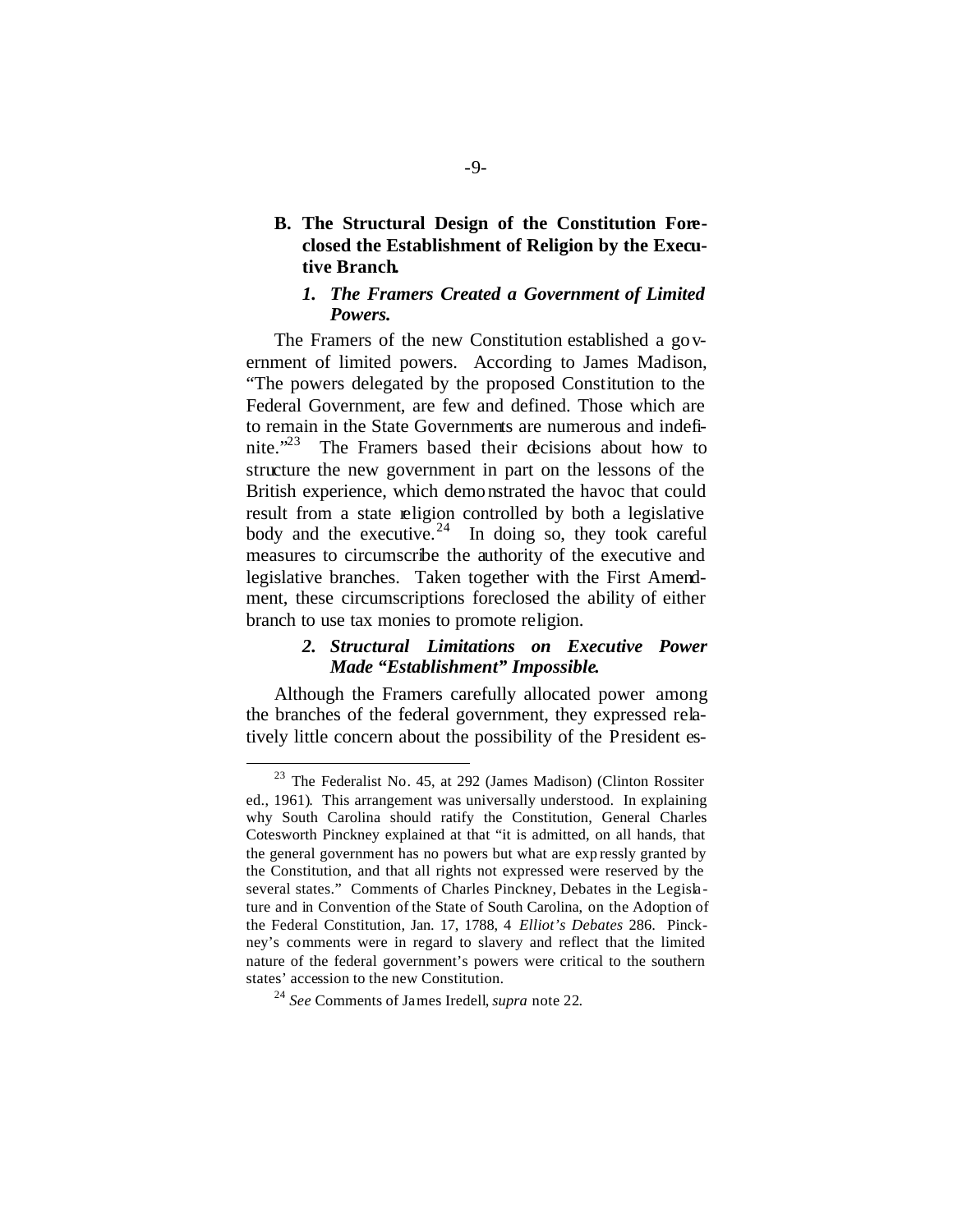tablishing religion. The reason was not indifference to that possibility but a firm belief that the Constitution's structure eliminated it. The Framers believed that structural limitations on the President's authority made establishment of religion by the Executive Branch impossible. Madison wrote that the President "cannot of himself make a law, though he can put a negative on every law; nor administer justice in person, though he has the appointment of those who do administer it." $^{25}$ 

Just as the President could not "make" laws establishing religion, nor could he raise independent money as a vehicle to establish religion. Unlike the British monarch at the time of the establishment of the Church of England, the president could not sell feudal land or impose feudal taxes to raise ready cash to fund such projects. During the Virginia Ratification Convention, Governor Edmund Randolph compared the theoretical president to the monarch in the English system, stating that the President

> "can handle no part of the public money except what is given him by law . . . . He can do no important act without the concurrence of the Senate. In England, the sword and purse are in different hands. The king has the power of the sword, and the purse is in the hands of the people alone. Take comparison between this and the government of England. It will prove in favor of the American principle . . . . In England, Parliament gives money. In America, Congress does it."<sup>26</sup>

The President, in fact, depended entirely upon appropriations from Congress to fulfill his duties. And the excruciatingly detailed early appropriations bills demonstrate quite

<sup>25</sup> The Federalist No. 47 at 303 (James Madison).

<sup>&</sup>lt;sup>26</sup> Comments of Edmund Randolph, Debates in the Convention of the Commonwealth of Virginia, June 10, 1788, 3 *Elliot's Debates* 201.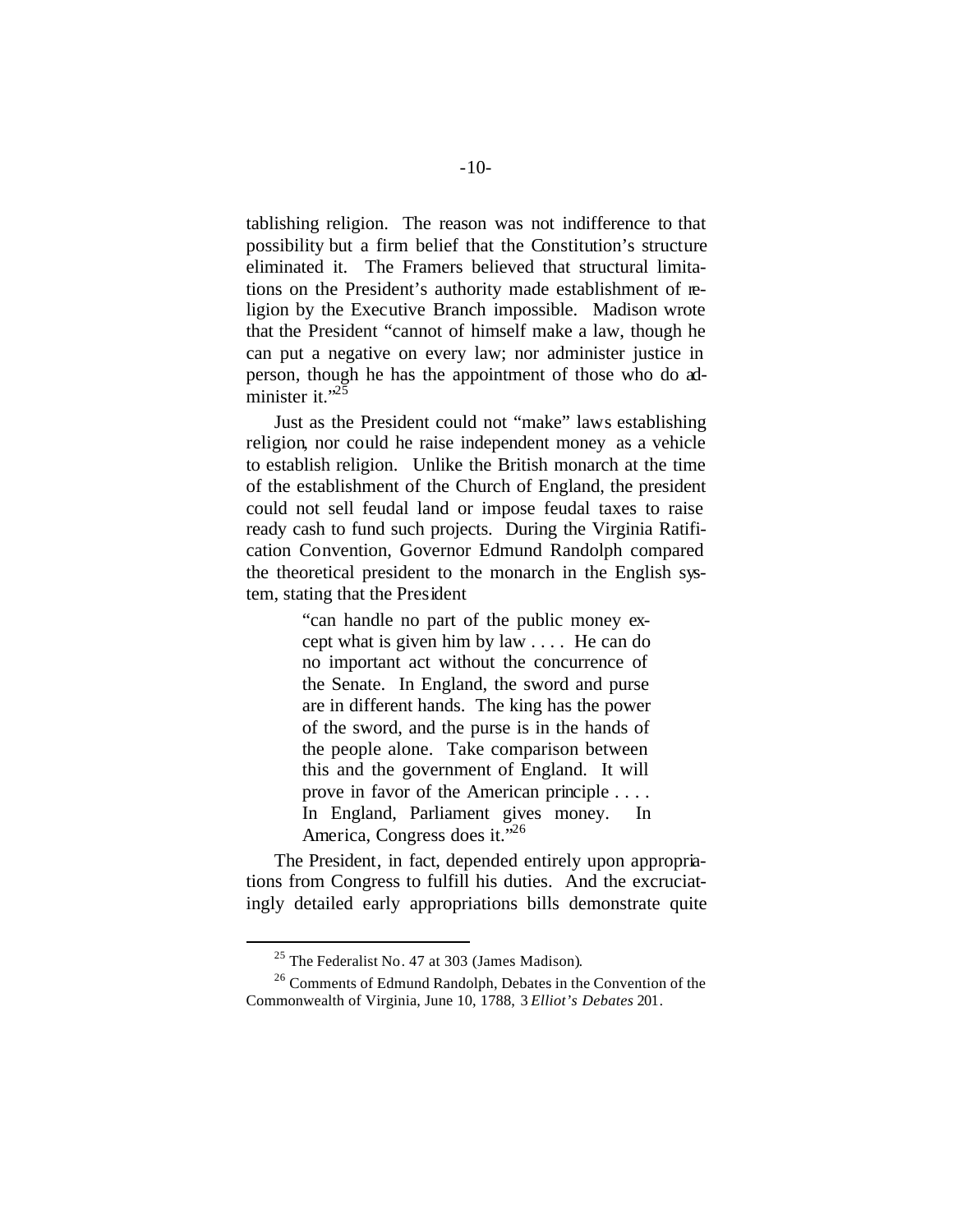clearly that early presidents simply did not have access to discretionary funds. One early appropriations bill provided, for example: "For compensation to the Treasurer, clerks, and persons employed in his office, four thousand four hundred dollars. For expense of firewood, stationery, printing, rent, and other contingencies in the treasurer's office, six hundred dollars."<sup>27</sup>

Justice Story would later recognize the importance of this structural arrangement in his *Commentaries on the Constitution*. "The power to control, and direct the appropriations, constitutes a most useful and salutary check upon profusion and extravagance."<sup>28</sup> He contrasted the arrangement with an unseemly alternative: "In arbitrary governments the prince levies what money he pleases from his subjects, disposes of it, as he thinks proper, *and is beyond responsibility or reproof*."<sup>29</sup>

Justice Story's analysis also recalls the English common law, under which the monarch could raise funds in any number of ways. Blackstone devoted an entire chapter to detailing the various sources and types of income the King received "to support his dignity and maintain his royal power."<sup>30</sup> Historically, the Crown's income derived from a wide variety of sources: the forests and any proceeds thereof, such as fines, shipwrecks, strays, fees paid by bishops, and feudal taxes.<sup>31</sup> By the time of the Founding, taxation income represented the bulk of the King's wealth. "The entire collection and management of so vast a revenue, being placed in the hands of the crown, have given rise to such a multitude of

<sup>27</sup> Act of Feb. 5, 1796, ch. 1, 4 Stat. 445; *see also, e.g*., Act of Mar. 14, 1794, ch. 6, 3 Stat. 342; Act of Dec. 23, 1791, ch. 3, 1 Stat. 226.

<sup>28</sup> 3 Joseph Story, *Commentaries on the Constitution of the United States* § 1342 (1833).

<sup>29</sup> *Id.* (emphasis added).

<sup>30</sup> 1 Blackstone, *supra* note 3, at \*271.

<sup>31</sup> *Id*.; *see also* Clark, *supra* note 15, at 56–57.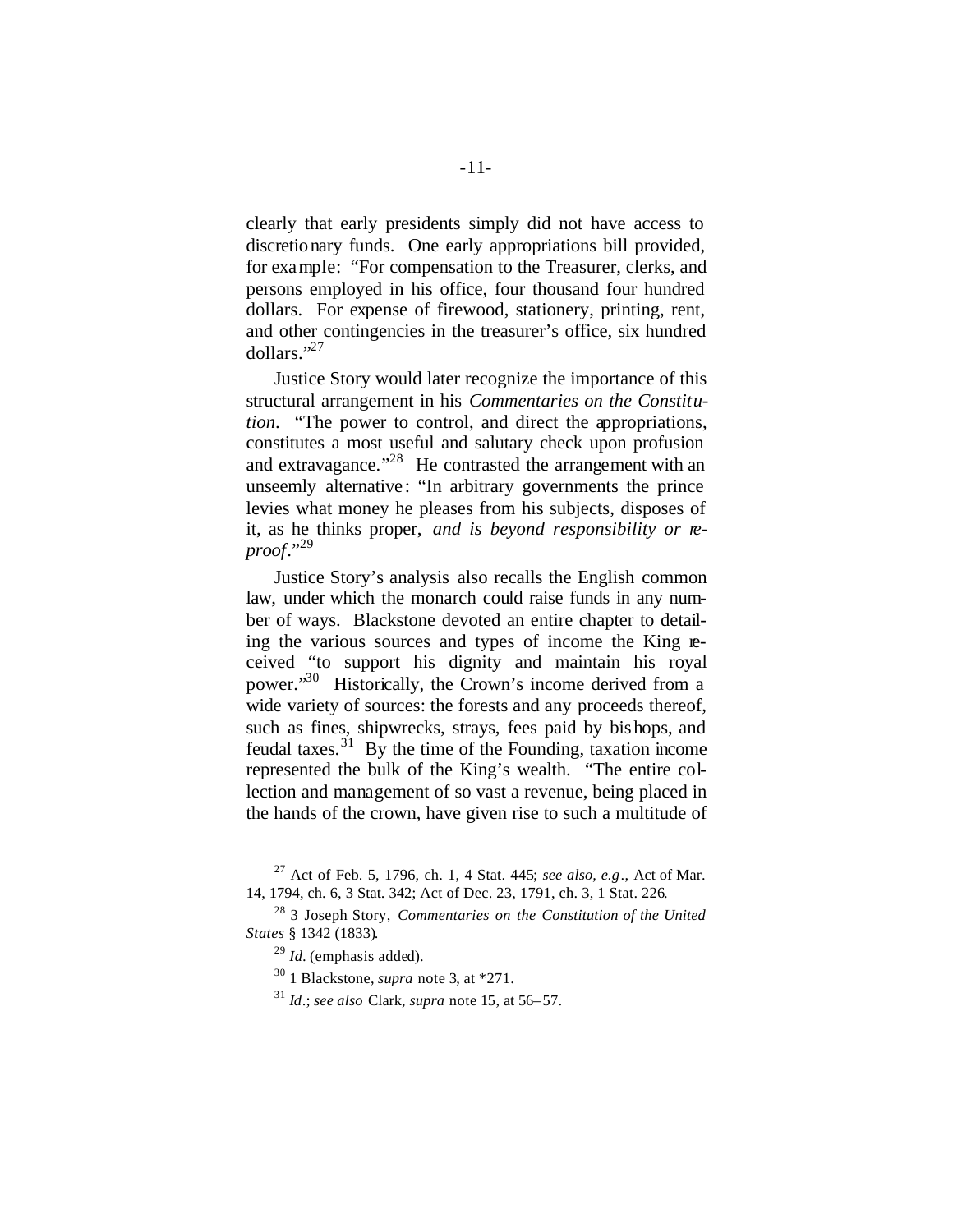new officers, created by and removable at the royal pleasure, that they have extended the influence of government to every corner of the nation."<sup>32</sup> Though Parliament voted on the amount of this income for the life of a given king, the income went to the Crown, and the raising and collecting of the income was within the exclusive purview of the King.  $33$  The monarch was thus fiscally independent at the time of the establishment of the Church of England and remained flush with taxation income after the Glorious Revolution.

The American president was never intended to have such free reign over the national fisc.<sup>34</sup> Given the President's reliance on appropriations from Congress and the detailed nature of these appropriations, George Washington could not possibly have established the Office of Faith Based Initiatives independently. The Government's description of the nature of discretionary appropriations *today* obscures the fact that an early President could only have established the Office of

<sup>32</sup> 1 Blackstone, *supra* note 3, at \*324. *See also* Peter Jupp, *The Governing of Britain, 1688–1848*, at 34 (2006).

<sup>33</sup> *See* Clark, *supra* note 15, at 56–57. "The Civil List Act of 1698 transferred many powers of expenditure to Parliament, but allowed the king to retain revenue "for the purpose of government … the most sensitive areas of expenditure, particularly as they were often used for political manipulation and were not really made accountable to the House of Commons until the 1780s." Richard Brown, *Church and State in Modern Britain, 1700–1850*, at 36 (1991).

 $34$  It is widely recognized that the realities of the modern administrative state compel less direct control by Congress over the funds spent by the executive branch. While the first appropriations bill, passed in 1789, ran one paragraph in length and appropriated a total of \$639,000 to very specific purposes, in recent times, "as the federal budget has grown in both size and complexity, a lump-sum approach has become a virtual necessity." 2 General Accounting Office, *Principles of Federal Appropriations Law* 6-5 (3d ed. 2006). By necessity under modern realities, though "Congress retains, as it must, ultimate control over how much an agency can spend, it does not attempt to control the disposition of every dollar." *Id.* But the important fact is that, even today, Congress ultimately *controls* the destiny of every single taxpayer dollar.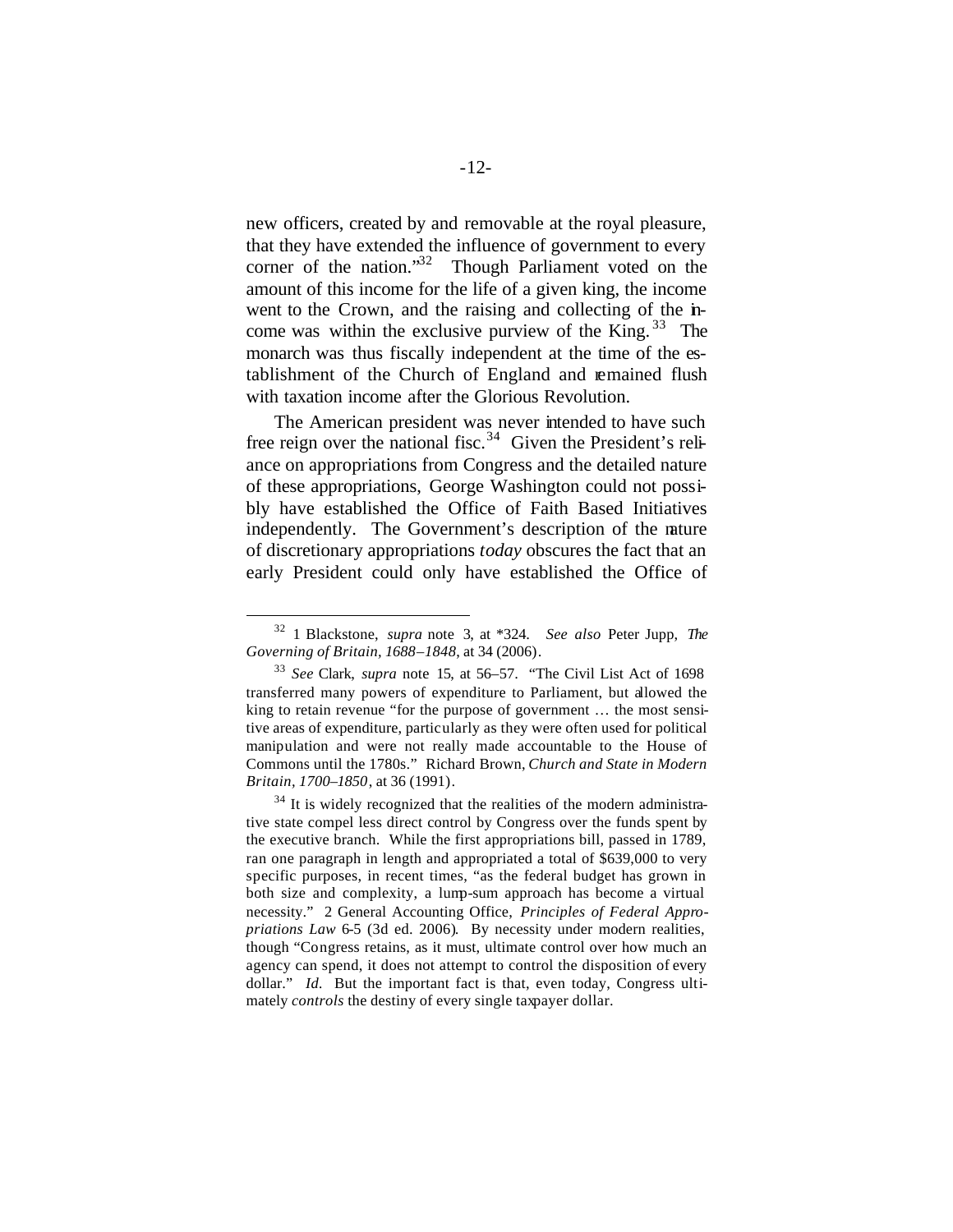Faith Based Initiatives by specifically *requesting* money for that purpose — a request that would surely have been denied on the grounds that a Congressional expenditure of resources dedicated to that purpose would violate the First Amendment.

In the limited circumstances in which the Founders perceived a potential for executive abuses against religious freedom, they provided protection. The evils of establishments had not historically been entirely limited to financial extractions and expenditures on behalf of religion. Establishment of state religion had also been enforced by awarding civil rights and privileges based on proper religious affiliation. Derived from the Test and Corporation Acts, colonial establishments in America commonly limited rights of public office holding to Protestants and imposed religious requirements that affected nonconformists' access to legal and political institutions.<sup>35</sup>

The Founders did away with this arrangement in the Constitution under the "Test Clause," which provided that "No religious Test shall ever be required as a Qualification to any Office of public Trust under the United States."<sup>36</sup> The extensive ratification debate over the Test Clause indicates that the founding generation perceived the attributes of religious establishments to extend beyond the mere financial support of religion to matters that affected one's standing and participation in the larger political community. <sup>37</sup> The President, in conjunction with the other branches of government, was made subject to the Test Clause. The Framers foresaw that "without some prohibition of religious tests, a successful sect, in our country, might, by once possessing power, pass test-laws, which would secure to themselves a monopoly of

<sup>35</sup> *See* Comments of James Iredell, *supra* note 22, at 193 (discussing the Test and Corporation Acts); Franck, *supra* note 5, at 615–16.

<sup>36</sup> U.S. Const. art VI, cl. 3.

<sup>37</sup> *See generally* 4 *The Founders' Constitution* 634–45 (Philip B. Kurland & Ralph Lerner eds., 2005).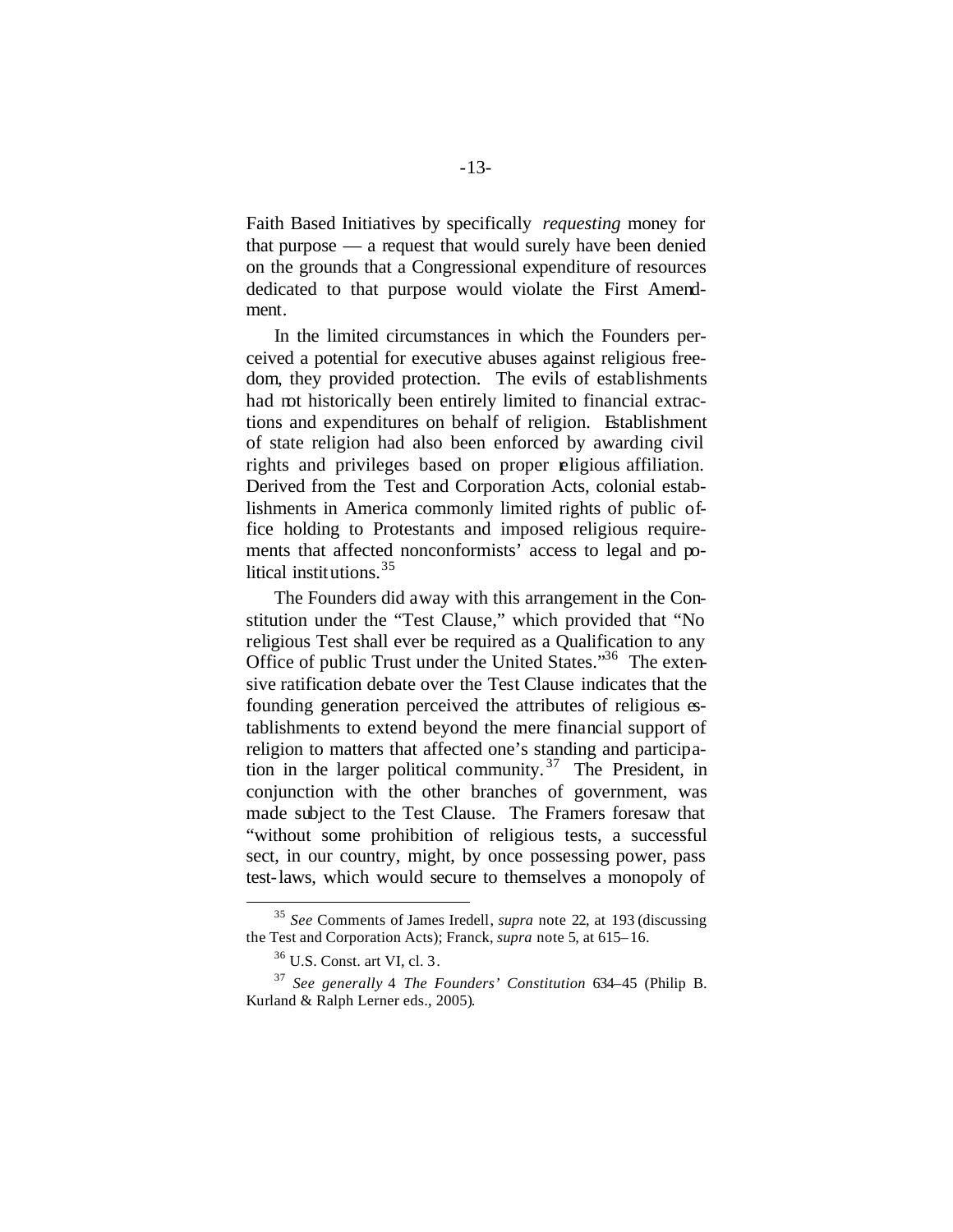all the offices of trust and profit, under the national government."<sup>38</sup> The Test Clause thus prevents one form of establishment by the executive.<sup>39</sup>

### *3. Barring "Congress" From Establishing Religion Comprehensively Applies to the Federal Government.*

As their debates and contemporary correspondence **e**veal, the Founders did not consider the evils of establishments and church-state orderings restricted to expenditures by legislatures. On the contrary, their experience demonstrated that executive abuses of religious liberty were possible and that a close intertwining of legislative and executive functions also infringed on religious liberties. Because, however, the Framers did not anticipate the rise of the modern administrative state or the consequent sea change in the nature and breadth of appropriations, they reasonably thought that, under the structure of the new Constitution, Congress was the most dangerous branch. $40$  They formulated the Establishment Clause with this in mind.

<sup>38</sup> 3 Story, *supra* note 28, §§ 1841–43.

<sup>&</sup>lt;sup>39</sup> The Framers did not view the Test Clause as the only check on the executive's ability to establish religion. The debates surrounding the Establishment Clause illustrate the applicability of the Clause to branches other than Congress: when it was suggested that the Establis hment Clause bound the judiciary branch, Madison did not disagree with such an interpretation. *See* Douglas Laycock, *The Origins of the Religion Clauses of the Constitution: "Nonpreferential" Aid to Religion: A False Claim About Original Intent*, 27 Wm. & Mary L. Rev. 875, 889–92 (1986).

<sup>40</sup> The Federalist No. 51 (James Madison), *supra* note 23, at 322. Madison also said that "it is, perhaps, less necessary to guard against the abuse in the Executive Department than any other, because it is not the stronger branch of the system, but the weaker. It therefore must be leveled against the Legislative, for it is the most powerful and most likely to be abused." James Madison, *Proposal for a Bill of Rights* (June 8, 1789), *in A Second Federalist: Congress Creates a Government* (Charles Hyneman & George Carey eds., 1967).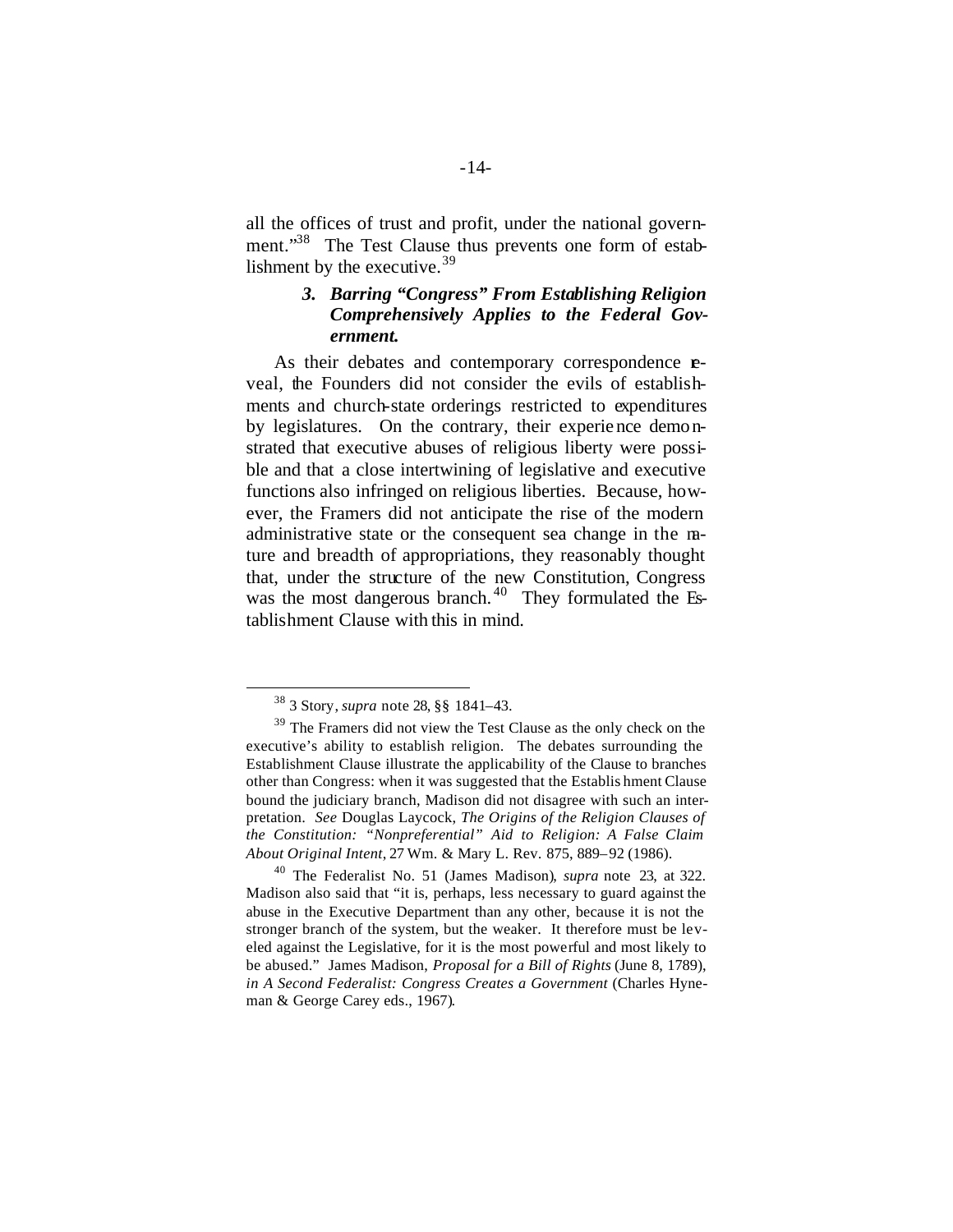*(a) Correspondence.* — The papers of the architects of the religious liberty clauses disclose no contemplation of executive establishment powers. Thomas Jefferson — often quoted for his "wall of separation between church and State<sup> $,41$ </sup> — explained often that the wall was to be comprehensive: "the government of the United States [is] interdicted by the Constitution from intermeddling with religious institutions . . . . Certainly no power to prescribe any religious exercise, or to assume authority in religious discipline, has been delegated to the General Government.<sup> $42$ </sup> In an earlier version of Jefferson's "wall" letter, he explained even more specifically that "Congress thus inhibited from acts respecting religion, *and the Executive authorized only to execute their acts, I have refrained from prescribing even occasional performances of devotion.*" <sup>43</sup> In a response to criticism that he did not proscribe a day of national fasting and prayer, Jefferson again returned to anti-establishment principles: "*civil powers alone have been given to the President of the United States, and no authority to direct the religious exercises of his constituents.*" 44

Correspondence from James Madison shows that he, too, believed that the Constitution secured religious liberty against all branches. He wrote: "Why should the expense of a religious worship be allowed for the Legislature, be paid by the public, more than that for the *Ex. or Judiciary branch of* 

<sup>41</sup> Thomas Jefferson, *Letter from Thomas Jefferson to the Danbury Baptists* (Jan. 1, 1802), *in Church and State in American History* 74 (John F. Wilson & Donald L. Drakeman eds., 2003).

<sup>42</sup> Thomas Jefferson, *Letter from Thomas Jefferson to Reverend Millar* (Jan. 23, 1808), *in Church and State in American History*, *supra* note 41, at 74.

<sup>43</sup> *See* Daniel Dreisbach, *Thomas Jefferson and the Wall of Separation Between Church and State* 41 (2002) (emphasis added).

<sup>44</sup> *Id*. (emphasis added).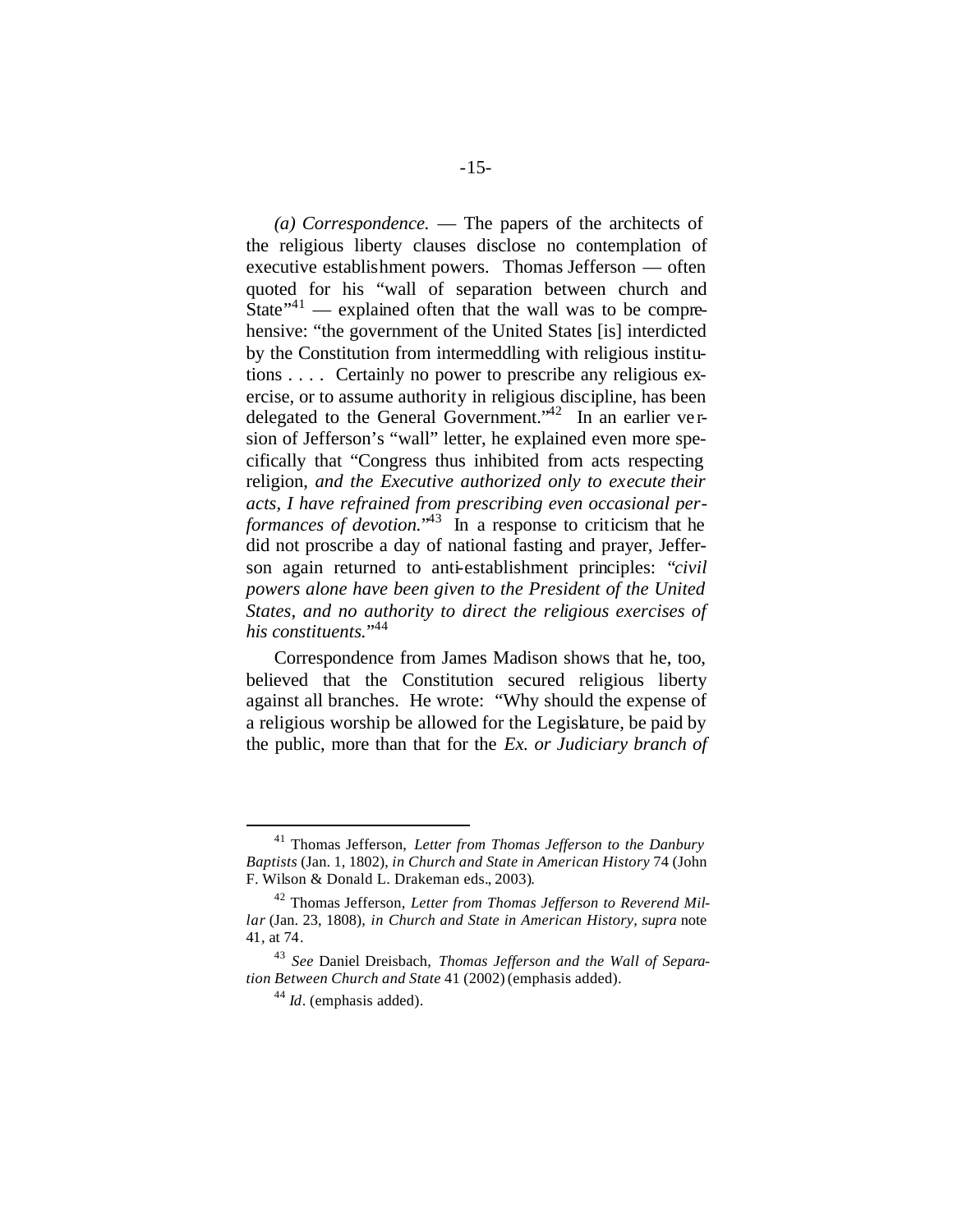*the Govt?*" <sup>45</sup> And although Madison, unlike Jefferson, eventually succumbed to popular pressure and precedent by issuing Thanksgiving Day proclamations, he "was always careful to make the Proclamations absolutely indiscriminate, and merely recommendatory.<sup>46</sup> But he later regretted and questioned his authority to take even this circumscribed action. In hindsight, he wrote that "[r]eligious proclamations by the Executive recommending thanksgivings [and] fasts are shoots from the same root with the legislative acts reviewed, $\cdot$ <sup>47</sup> and thus deemed the proclamations as illegitimate as legislative establishment.

*(b) The Debates.* — The perceived need for a constitutional guarantee against establishment in a bill of rights arose from the lack of any such express provision in the Constitution. The need itself was not universally acknowledged. Madison and others believed that, even without a bill of rights, the Constitution prevented federally sponsored religion by not expressly granting any branch the power to establish it. As Madison explained during the Virginia ratifying convention, "There is not a shadow of right in the general government to intermeddle with religion. Its least interference with it, would be a most flagrant usurpation.<sup> $48$ </sup> But when the first Congress turned its attention to a bill of rights, Madison recognized that

> "some of the State Conventions . . . seemed to entertain an opinion that under the clause of

<sup>45</sup> James Madison, *Madison's "Detatched Memoranda"*, 3 Wm. & Mary Q. 534, 559 (Elizabeth Fleet ed. 1946) (ca. 1817) (hereinafter "Madison, Detatched Memoranda") (emphasis added).

<sup>46</sup> *Letter from James Madison to Edward Livingston* (July 10, 1822), *in* 9 *Writings of James Madison* 100–03 (Gaillard Hunt ed. 1910). In the same letter, Madison explained he felt compelled to "follow the example of predecessors." *Id.*

<sup>47</sup> Madison, Detatched Memoranda, *supra* note 45, at 560.

<sup>48</sup> 11 *Papers of James Madison* 130–31 (William T. Hutchinson ed., 1977).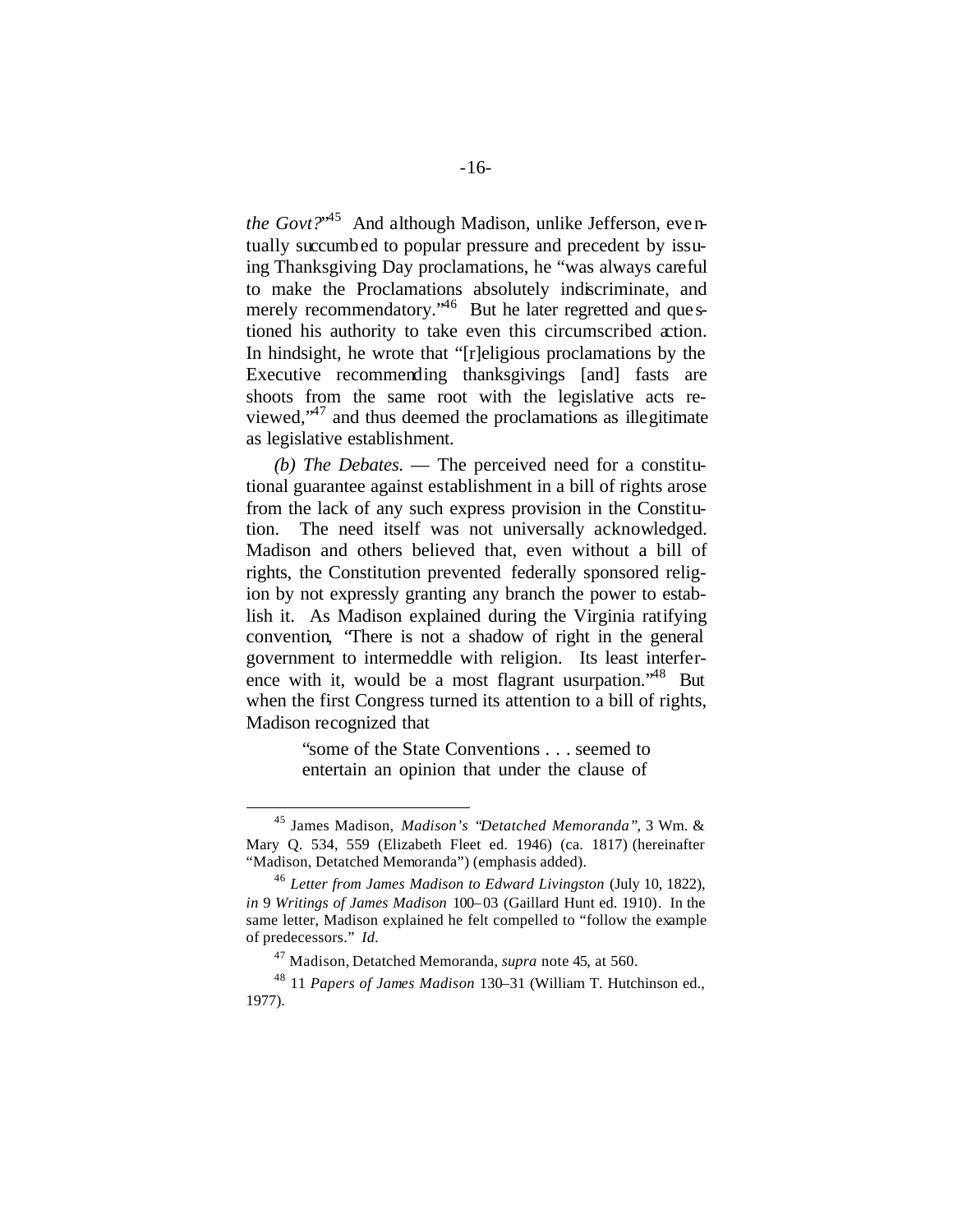the Constitution, which gave power to Congress to make all laws necessary and proper to carry into execution the Constitution, and the laws made under it, enabled them to make laws of such a nature as might infringe the rights of conscience and establish a national religion."<sup>49</sup>

The rest of the debate in Congress proceeded on the conclusion that the threat of national establishment *vel non* came from Congress. In a speech before the House of Representatives, while introducing his draft of the proposed amendment, Madison described the purpose as "to limit and qualify the powers of Government, by excepting out of the grant of power those cases in which the Government ought not to act, or to act only in a particular mode.<sup>50</sup> Madison drew no distinction between the executive and legislative branches and spoke generally of Government, and of the powers that should be withheld from the federal government as a whole, and the remaining debates disclose absolutely no attention to such a distinction.  $51$ 

The debates in the States over the Constitution and, later, over the provision that would become the Establishment Clause continued to center on federalism rather than separation-of-powers concerns. 52 Those debates shed further light on the original understanding of the purpose of the Estab-

<sup>49</sup> 1 *Annals of Congress* 729–31 (Joesph Gales ed., 1789).

<sup>50</sup> *Id.* at 437.

<sup>51</sup> *See, e.g.*, 1 *Documentary History of the First Federal Congress of the United States of America* 136, 151–66 (L. Grant De Pauw ed., 1972); 3 *id.* at 288.

<sup>52</sup> *See* Carl H. Esbeck, *Differentiating the Free Exercise and Establishment Clauses*, 42 J. Church & S. 311, 313-21 (2000) (compiling authorities for this proposition). As these debate occurred prior to the application of the Bill of Rights to the states via the Fourteenth Amendment, the Anti-Federalists were focused on retaining the right, in each individual state, to legislate on religious matters.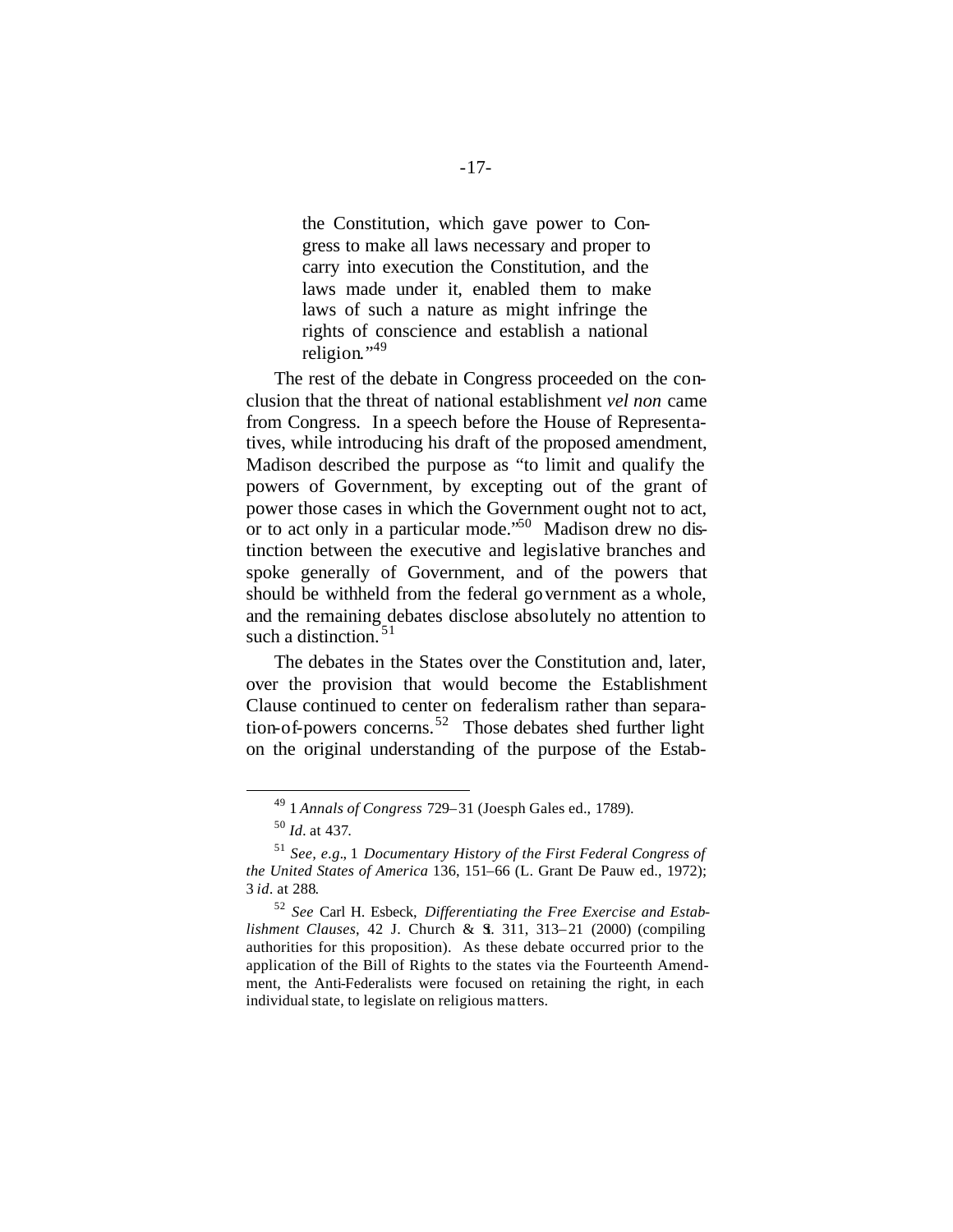lishment Clause — to effect a bar that applied to the federal government as a whole.

During Virginia's Constitutional Convention, Madison insisted that, "were uniformity of religion to be introduced by this system, it would, in my opinion, be ineligible  $\ldots$ . This subject is, for the honor of America, perfectly free and unshackled. The government has no jurisdiction over it." $53$ Though he was speaking before the Bill of Rights was introduced, Madison left no doubt that he believed that religion was outside the purview of the entire federal government.

Even the Anti-Federalists in Virginia, while worrying about the precise language of the Establishment Clause, understood that it was designed to serve their interests in keeping the new national government out of religion. As one group of eight state Senators explained, the Clause

> "does not prohibit the rights of conscience from being violated or infringed: and although it goes to restraining Congress from passing laws establishing any national religion, they might, notwithstanding, levy taxes to any amount, for the support of religion or its preachers; and any particular denomination . . . might be so favored and supported by the General Government . . . and in process of time render it as powerful and dangerous as if it was established as the national religion of the country. . . . This amendment then, *when considered as it relates to any of the rights it is pretended to secure*, will be found totally inadequate."<sup>54</sup>

<sup>53</sup> Neil H. Cogan, *The Complete Bill of Rights* 69 (1997) (quoting Madison).

<sup>54</sup> Journal of the Senate of the Commonwealth of Virginia, Begun and Held in the City of Richmond, on Monday, the 18th of October . . . 1789, at 62 (Richmond, 1828) (emphasis added).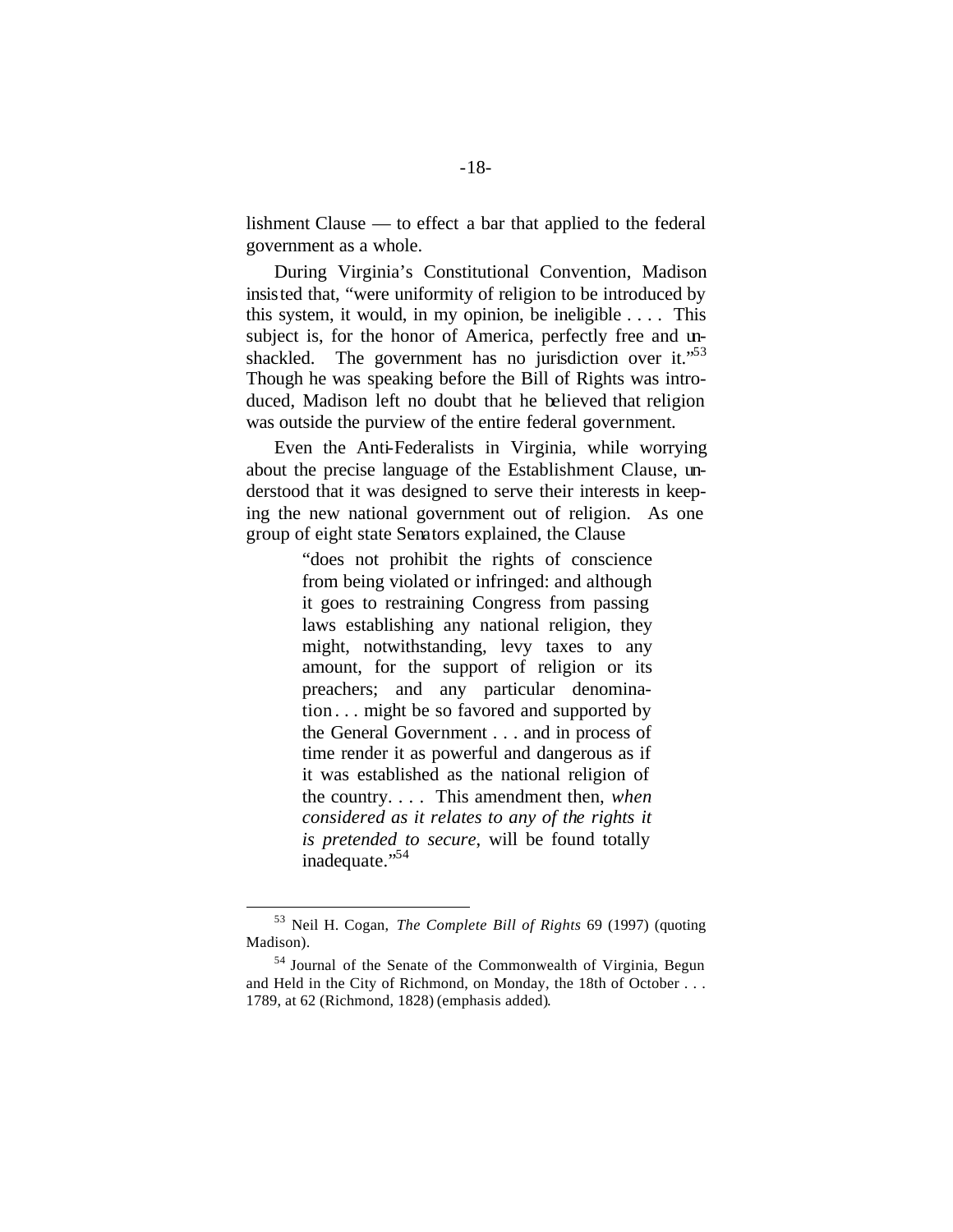The Virginian Anti-Federalists — though worried that an aggressive national government would exploit the wording of the Establishment Clause to subvert its protections — nonetheless understood the intended scope of those protections. The Clause was intended to prohibit establishment by the federal government.

Likewise, in North Carolina's ratification convention, the debate turned to whether religious and civil liberties would be secured by the Constitution. Responding to the question of whether "the general government may not make laws infringing" religious liberties,<sup>55</sup> Richard Spaight explained that "[a]s to the subject of religion . . . . [n]o power is given to the *general* government to interfere with it at all. Any act of Congress on this subject would be a usurpation.<sup>56</sup> Spaight believed that the Constitution, because it did not explicitly grant a power regarding religion to the national government, protected religious liberty because the states retained that power. This observation, which was typical of Anti-Federalists, reflects the common understanding that the federal government, as a whole, would be restricted from acting on religious issues by the Constitution.

Pennsylvania ratified the Constitution, but a strong and vocal minority issued a dissenting report offering recommendations to the federal delegation, one of which read "[t]he right of conscience shall be held inviolable, and neither the legislative, *executive* nor judicial powers of the United States shall have authority to alter, abrogate or infringe any part of the constitution of the several States, which provide for the preservation of liberty in matters of religion. $\cdot$ <sup>57</sup> Although the perspectives of this minority did not win the day in that state, they made clear those clamoring for a bill of rights believed

<sup>55</sup> Debates in the Convention of the State of North Carolina, July 30, 1788, 4 *Elliot's Debates* 191.

<sup>56</sup> *Id*. at 208 (emphasis added).

<sup>57</sup> 1 *The Complete Anti-Federalists* 22 (Herbert J. Storing ed., 1981) (emphasis added).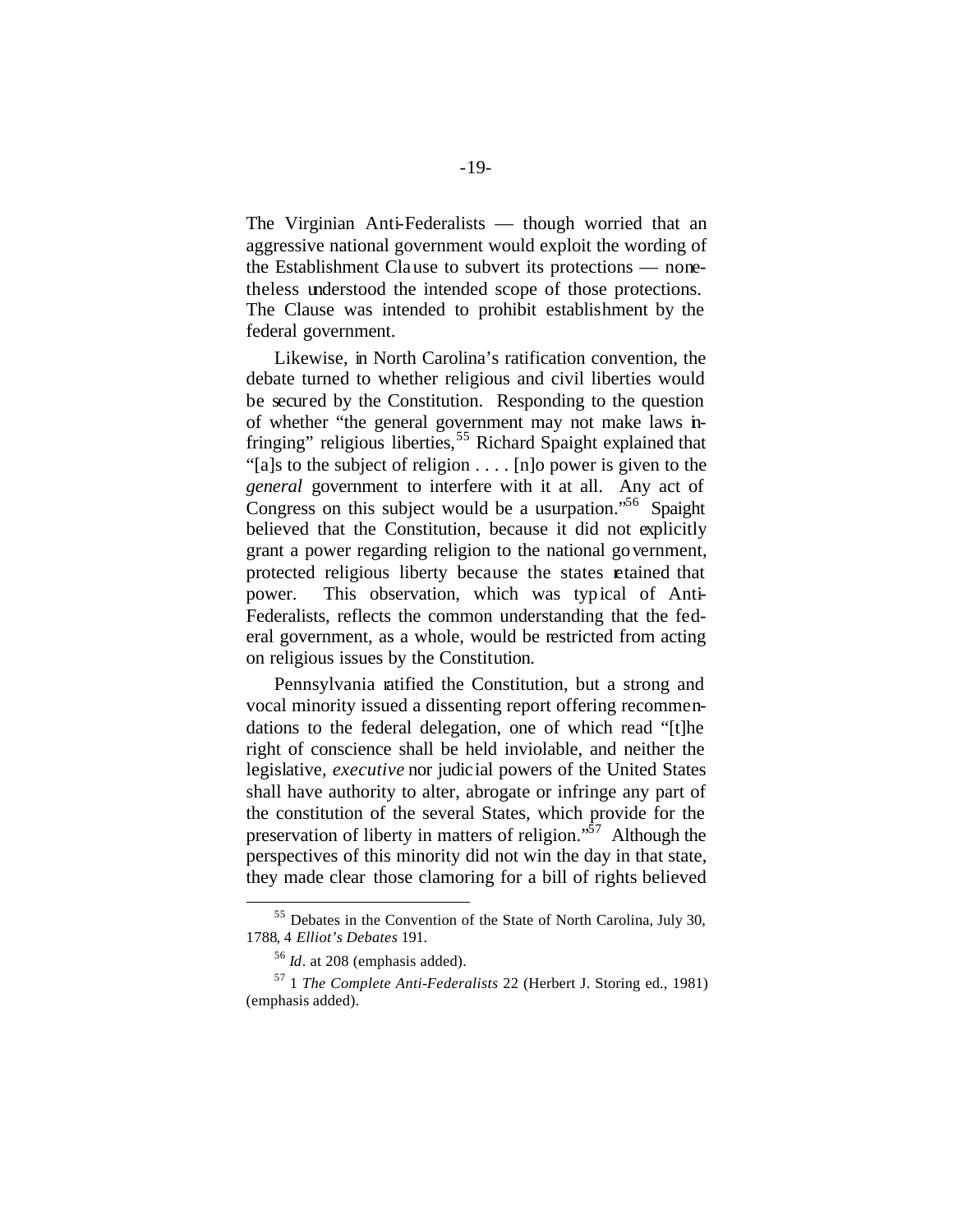that all branches of government, not just the legislative branch, should be restricted from usurping state rights in the area of religion.

At New York's ratification convention, one member stated that he "could have wished also that sufficient caution had been used to secure to us our religious liberties, and to have prevented the *general* government from tyrannizing over our consciences by a religious establishment."<sup>58</sup> This too indicates that the fear of religious establishment was not unique to the legislative branch, but to the government as a whole.

Ultimately, in this context, the Anti-Federalists believed that they had retained authority over religion as residua l state sovereignty.<sup>59</sup> Had the Framers intended to limit Congress while leaving the President unrestricted regarding establishment of religion, that decision would have had enormous implications for the federalism debate and would necessarily

<sup>58</sup> Neil H. Cogan, *The Complete Bill of Rights*, *supra* note 53, at 62 (emphasis added).

<sup>59</sup> *See* Carl H. Esbeck, *The Establishment Clause as a Structural Restraint on Governmental Power*, 84 Iowa L. Rev. 1, 16 n.54 (1998) (compiling authorities for this proposition). Historians immediately after ratification also realized this implication. *See, e.g.*, 3 Story, *supra* note 28, § 1873 ("In some of the states, Episcopalians constituted the predominant sect; in others, Presbyterians; in others, Congregationalists; in others, quakers; and in others again, there was a close numerical rivalry among contending sects. It was impossible, that there should not arise perpetual strife, and perpetual jealousy on the subject of ecclesiastical ascendancy, if the national government were left free to create a religious establis hment. The only security was in extirpating the power. But this alone would have been an imperfect security, if it had not been followed up by a declaration of the right of the free exercise of religion, and a prohibition (as we have seen) of religious tests. Thus, *the whole power over the subject of religion is left exclusively to the state governments, to be acted upon according to their own sense of justice, and the state constitutions*; and the Catholic and the Protestant, the Calvinist and the Armenian, the Jew and the Infidel, may sit down at the common table of the national councils, without any inquisition into their faith, or mode of worship." (emphasis added)).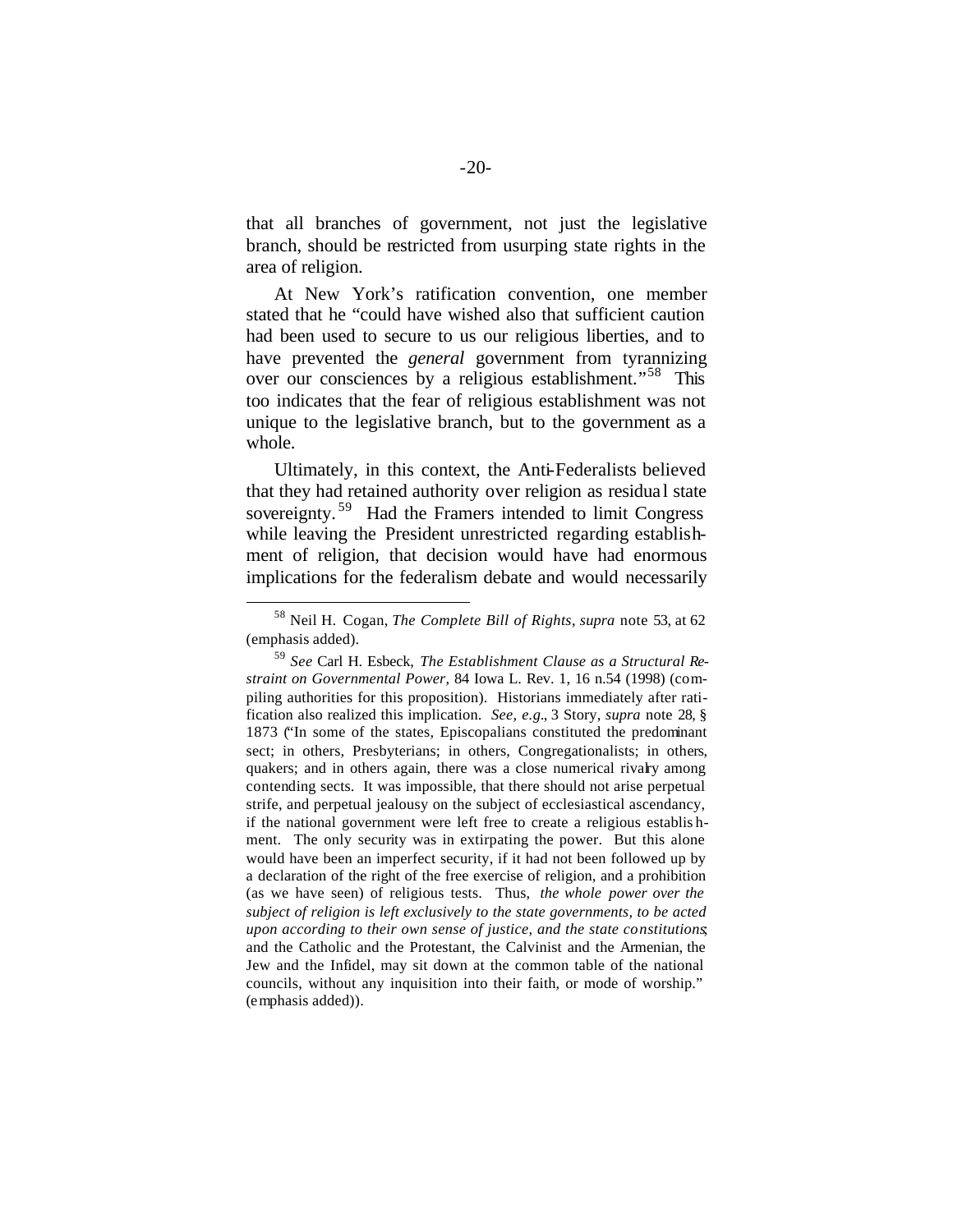have required discussion of that specific delineation of power. The legislative history does not indicate that the Framers intended to make that distinction, nor that they conceived that the debate would ever turn on such terms. Indeed, the legislative history indicates just the opposite: The Framers wanted disestablishment to apply to the "general" government, including the executive branch.

These generalized concerns about governmental infringements on religious liberty — legislative and executive alike — are also reflected in state constitutional history. The debates regarding Virginia's decision whether to establish religion provide substantial guidance as to the intended meaning of the Establishment Clause. James Madison again played an important role. In his *Memorial and Remonstrance Against Religious Assessments*, he wrote that as "[r]eligion be exempt from the authority of the Society at large, still less can it be subject to that of the Legislative Body. The latter are but the creatures and vicegerents of the former."<sup>60</sup> Madison continued, arguing that "[r]eligion be not within the cognizance of Civil Government."<sup>61</sup> Madison along with others at the Founding believed that establishment should be prohibited to the national government as a whole, to all branches of government, not specifically or uniquely to the legislature.

Madison's *Memorial and Remonstrance* was successful, and the bill that he militated against was defeated. In its place, a bill drafted by Thomas Jefferson guaranteeing reli-

<sup>60</sup> James Madison, *Memorial and Remonstrance Against Religious Assessments* (1785), *in* 8 *Papers of James Madison* 298 (William T. Hutchinson et al. eds., 1973) (hereinafter "Madison, Memorial and Remo nstrance"). The *Memorial and Remonstrance* was written in opposition to a bill, introduced in the General Assembly of Virginia, to levy a general assessment for the support of teachers of religions.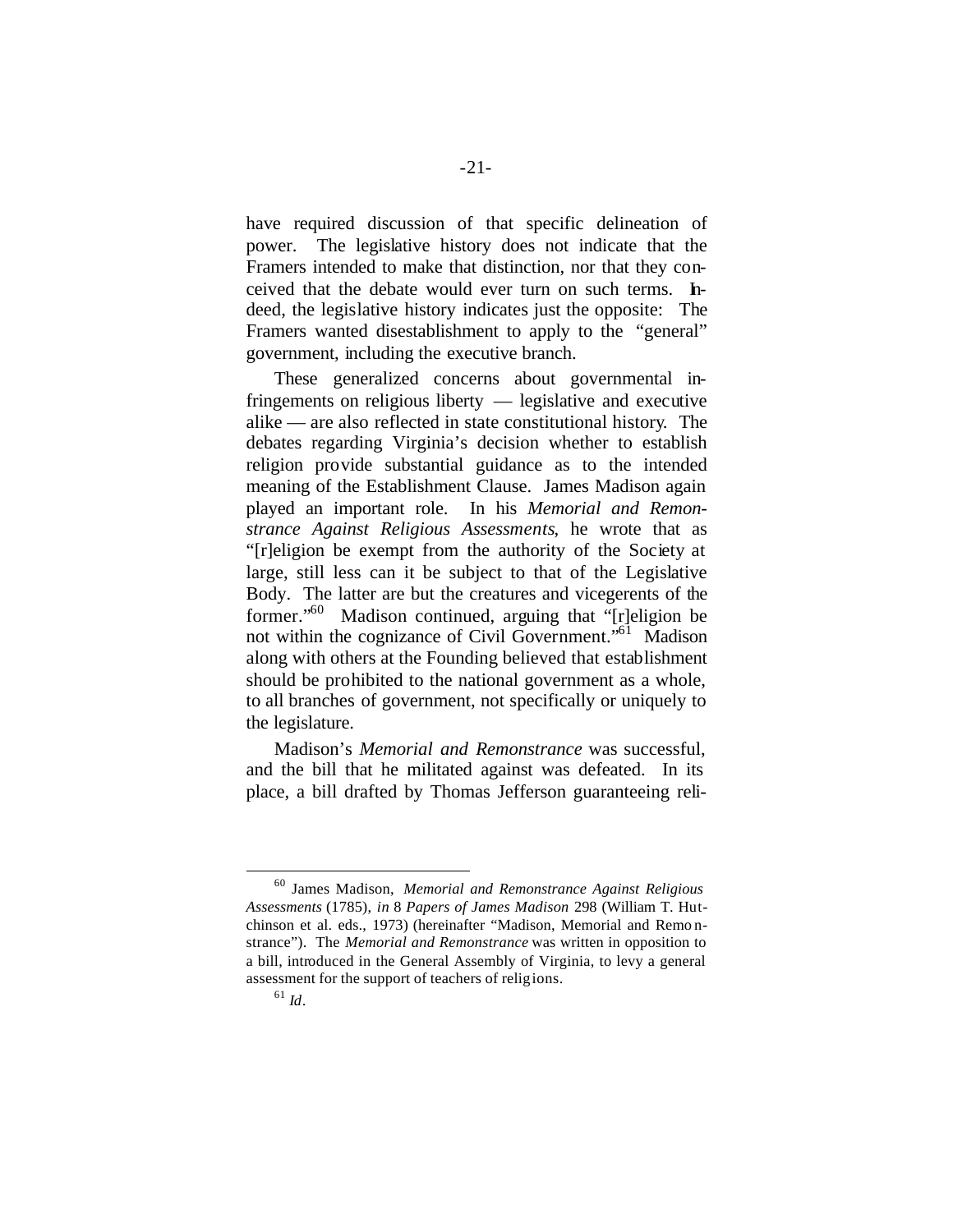gious freedom was enacted.<sup>62</sup> Jefferson explained in his bill's preamble that

> "the impious presumption of legislators *and rulers*, civil as well as ecclesiastical, who, being themselves but fallible and uninspired men, have assumed dominion over the faith of others, setting up their own opinions and modes of thinking, as the only true and infallible, and as such, endeavouring to impose them on others, hath established and maintained false religions over the greatest part of the world."<sup>63</sup>

Jefferson's broad language — embracing both "legislators and rulers" — defines the threat to religious freedom as one that comes from government generally, and not from any particular branch. His words reflect the experience of the colonists and the founding generation that involvement in religion by any branch of government carries with it the risk of oppression.

In other states, the majority of provisions regarding rights of conscience and disestablishment spoke in generic terms applicable to all levels of government.<sup>64</sup> Article I of the 1792

 $\overline{a}$ 

<sup>64</sup> *See* 1–7 *The Federal and State Constitutions* 568, 800–801, 1689, 1889, 2454, 2597, 3100, 3752 (Francis Newton Thorpe ed., 1909) (repro-

<sup>62</sup> Thomas Jefferson, *A Bill for Establishing Religious Freedom* (June 12, 1779), *in* 2 *Papers of Thomas Jefferson* 305 (Julian P. Boyd et al. eds., 1950).

<sup>63</sup> *Id*. (emphasis added). As Jefferson himself noted, his bill though "drawn in all the latitude of reason and right" — "still met with opposition" and underwent "some mutilations" in the time between his initial draft of the Bill, in 1779, and its ultimately enacted form in 1785. *See* Thomas Jefferson, *Autobiography* (1821), *in* 1 *Works of Thomas Jefferson* 71 (Plaul Leicester Ford ed., 1904–05). Notwithstanding these "mutilations," the final act contained the same language respecting legislators and rulers. *See Virginia, Act for Establishing Religious Freedom* (Oct. 31, 1785), *in* 8 *Papers of James Madison* 399–401 (William T. Hutchinson et al. eds., 1973).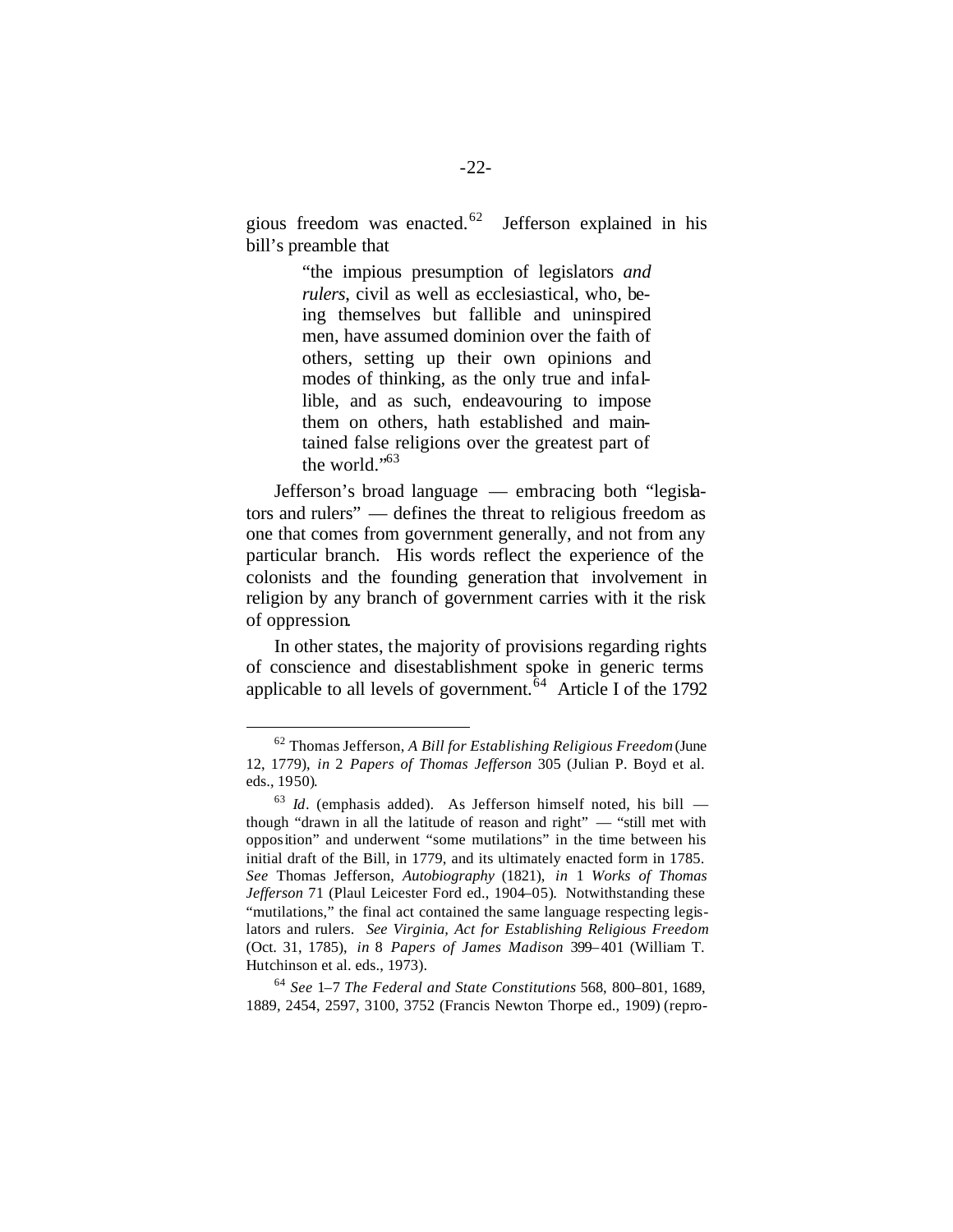Delaware Constitution expressly required that "no power shall or ought to be vested in or assumed by any magistrate that shall in any case interfere with, or in any manner control, the rights of conscience, in the free exercise of religious worship . . . ."<sup>65</sup> Similarly, Article I of the 1790 Pennsylvania Constitution mandated that "no human authority can, in any case whatever, control or interfere with the rights of conscience."<sup>66</sup> These state constitutional provisions evince the common understanding that threats to religious liberty via establishments came from governments generally, not solely through legislative acts.

The striking common thread in this history is the lack of any discussion of a carve-out for executive support of religion. Without any historical context, two inferences from that silence might be possible — an implicit blessing of executive establishment, or confidence that such a thing was impossible. Given the actual historical record, however, only the latter is plausible. James Madison — the same person who believed that a bill of rights was unnecessary because the

ducing Constitutions of Delaware, Georgia, Maryland, Massachusetts, New Hampshire, New Jersey, New York, North Carolina, Pennsylvania, and Vermont). Article IV, section 10, of the Georgia Constitution of 1798 is representative: "No person within this State shall, upon any pretense, be deprived to the inestimable privilege of worshipping God in a manner agreeable to his own conscience, nor be compelled to attend any place of worship contrary to his own faith and judgment; nor shall he ever be obliged to pay tiths (sic.), taxes, or any other rate, for the building or repairing any place of worship, or for the maintenance of any minister or ministry, contrary to what he believes to be right, or hath voluntarily engaged to so. No one religious society shall ever be established in this State, in preference to another; nor shall any person be denied the enjoyment of any civil right merely on account of his religious principles." 2 *id*. at 780. Connecticut and Rhode Island did not draft constitutions until the nineteenth century; South Carolina proclaimed the establishment of the "Christian Protestant religion" in article XXXVIII of its 1778 constitution. 6 *id*. at 3255.

<sup>65</sup> 1 *id*. at 568.

<sup>66</sup> 5 *id*. at 3100.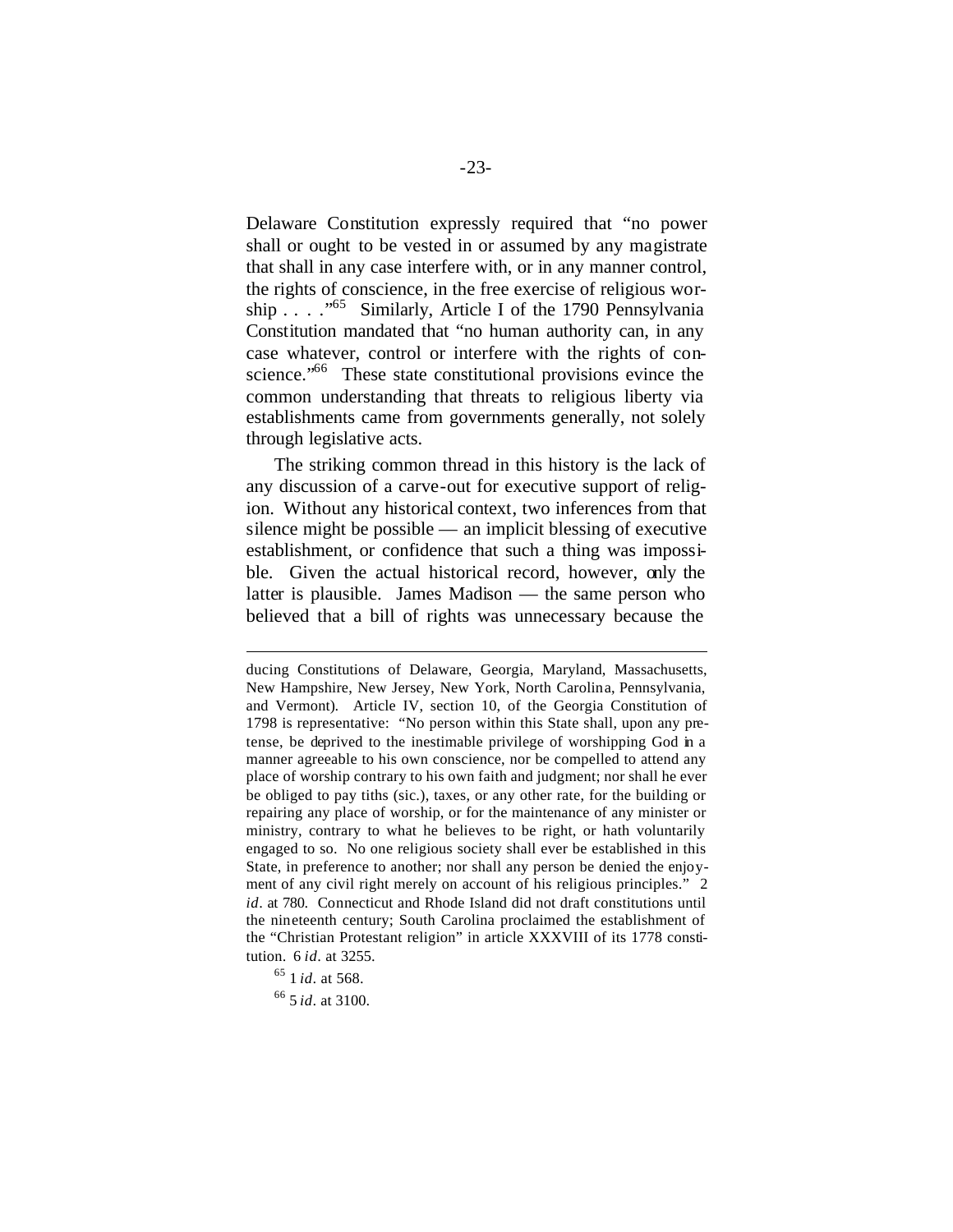Congress had no power to establish religion in the first place — played a large role in drafting the Establishment Clause.

To impute a secret design by the author of the *Memorial and Remonstrance Against Religious Assessments* to provide in the executive branch a safe haven for national religion is to pervert history.

### **II. THE FRAMERS MADE NO DISTINCTION BE-TWEEN TAX DOLLARS EXPENDED INTER-NALLY OR EXTERNALLY FOR RELIGIOUS PURPOSES.**

It is well recognized that the Establishment Clause was designed in part to prevent government from being able to "force a citizen to contribute three pence only of his property for the support of any one establishment."<sup>67</sup> Whether the government should be able to use those three pence to support religion internal or external to the government was in fact a matter of some debate before and after adoption of the First Amendment. Ultimately, the decision was to bar any use of tax funds to support religion.

The English model had featured a church that was in a very real sense "internal" to the government. As outlined above, the crown was the head not only of the government, but of the Church of England. Even as power devolved to Parliament over time, the Church of England grew no more "external" to the government. Indeed, as recognized by Justice Story,

> "[a]t common law the church of England, in its aggregate description, is not deemed a corporation. It is indeed one of the great estates of the realm; but it is no more, on that  $x$ count, a corporation, than the nobility in their collective capacity. . . . In this sense the church of England is said to have peculiar rights and privileges, not as a corporation, but

<sup>67</sup> Madison, Memorial and Remonstrance, *supra* note 60.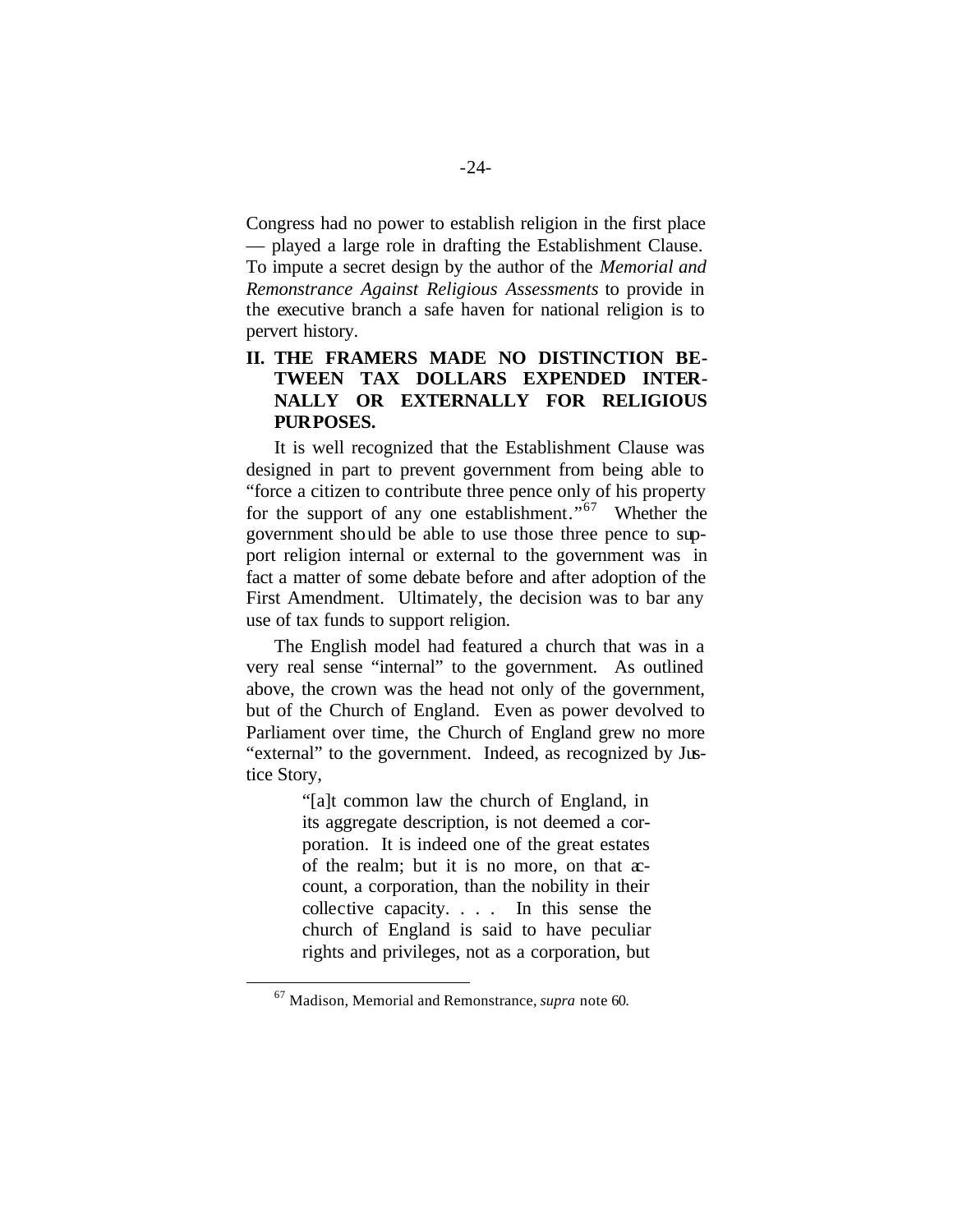as an ecclesiastical institution under the patronage of the state."<sup>68</sup>

Thus, far from enjoying immunity from the efforts of those who sought disestablishment, "internal" expenses toward the establishment of religion were the central evil against which those efforts were aimed.

Virginia's own debate on establishment is again illuminating. In May of 1784, only shortly before Jefferson's Bill for Establishing Religious Freedom ultimately secured total defeat of state-supported religion, the legislature was actively considering at least two other alternatives. The first would have restored a modified state establishment — *i.e.*, an "internal" church. <sup>69</sup> The second — which ultimately manifested itself in a bill supported by Patrick Henry entitled "Bill Establishing a Provision for Teachers of Religion" — would have provided for a general assessment for the support of churches without designating a "state" church. <sup>70</sup> Thus, while no "internal" church would be formed, "external" churches would have been able to depend on financial support from the taxpayers. This second variant — which came to be known as the General Assessment Bill — enjoyed substantial support and appeared poised to become law. In the wake of Madison's *Memorial and Remonstrance*, however, and following Patrick Henry's departure from the egislature upon his election as governor, the General Assessment Bill lost out to Jefferson's Bill for Establishing Religious Freedom.<sup>71</sup> This precursor to the Establishment Clause comprehensively abolished state support of religion — whether for internal or external religious causes.

<sup>68</sup> *Town of Pawlet* v. *Clark*, 9 Cranch 292, 325 (1815).

<sup>69</sup> *See* Charles Fenton James, *Documentary History of the Struggle for Religious Liberty in Virginia* 122–23 (1900).

<sup>70</sup> *Id.* at 122–23, 129–30. The taxpayer could elect the designee of his tax dollars.

<sup>71</sup> *Id.* at 140–41.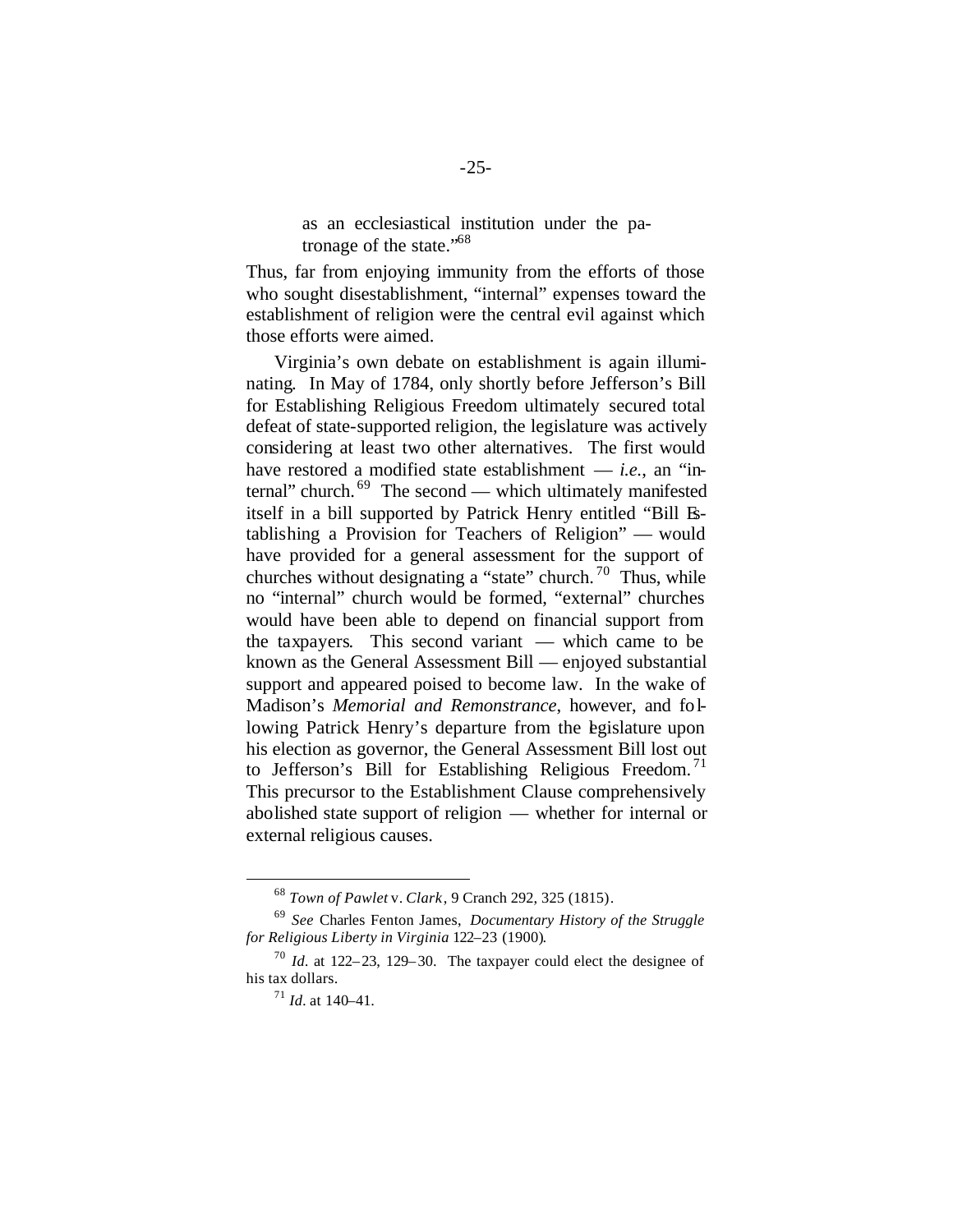Furthermore, although the debates over the First Amendment's ratification shed little light on the distinction between funds spent on religion internally and those spent externally, James Madison addressed the issue in the years after his Presidency. Although he acknowledged that the practice of paying for a Congressional chaplain<sup>72</sup> had become an established precedent "not likely to be rescinded" — a forecast later proven quite prescient by this Court in *Marsh* v. *Chambers*, 463 U.S. 783 (1982) — he could justify it only on the basis of "*de minimis non curat* " — *i.e.*, the law does not concern itself with trifles.<sup>73</sup> In addressing directly whether the practice was permitted under the Establishment Clause, he was unequivocal:

> "Is the appointment of Chaplains to the two Houses of Congress consistent with the Constitution, and with the pure principles of religious freedom?

> "In strictness the answer on both points must be in the negative. The Constitution of the U. S. forbids everything like an establishment of a national religion. The law appointing Chaplains establishes a religious worship for the national representatives, to be performed by Ministers of religion, elected by a majority of them; and these are to be paid out of the national taxes. Does not this involve the principle of a national establishment . . .  $[?]^{1,74}$

<sup>&</sup>lt;sup>72</sup> As a governmental employee with no duties to the public – *i.e.*, no "external" duties – the Congressional chaplain signifies an "internal" expense for religious purposes.

<sup>73</sup> *Letter from James Madison to Edward Livingston*, *supra* note 46.

<sup>74</sup> Madison, Detatched Memoranda, *supra* note 45, at 558. Though this Court upheld the practice of state-financed legislative chaplains in *Marsh*, it did so on the basis of history alone, and not because the practice is consistent with the principles of the Establishment Clause. *See Marsh*,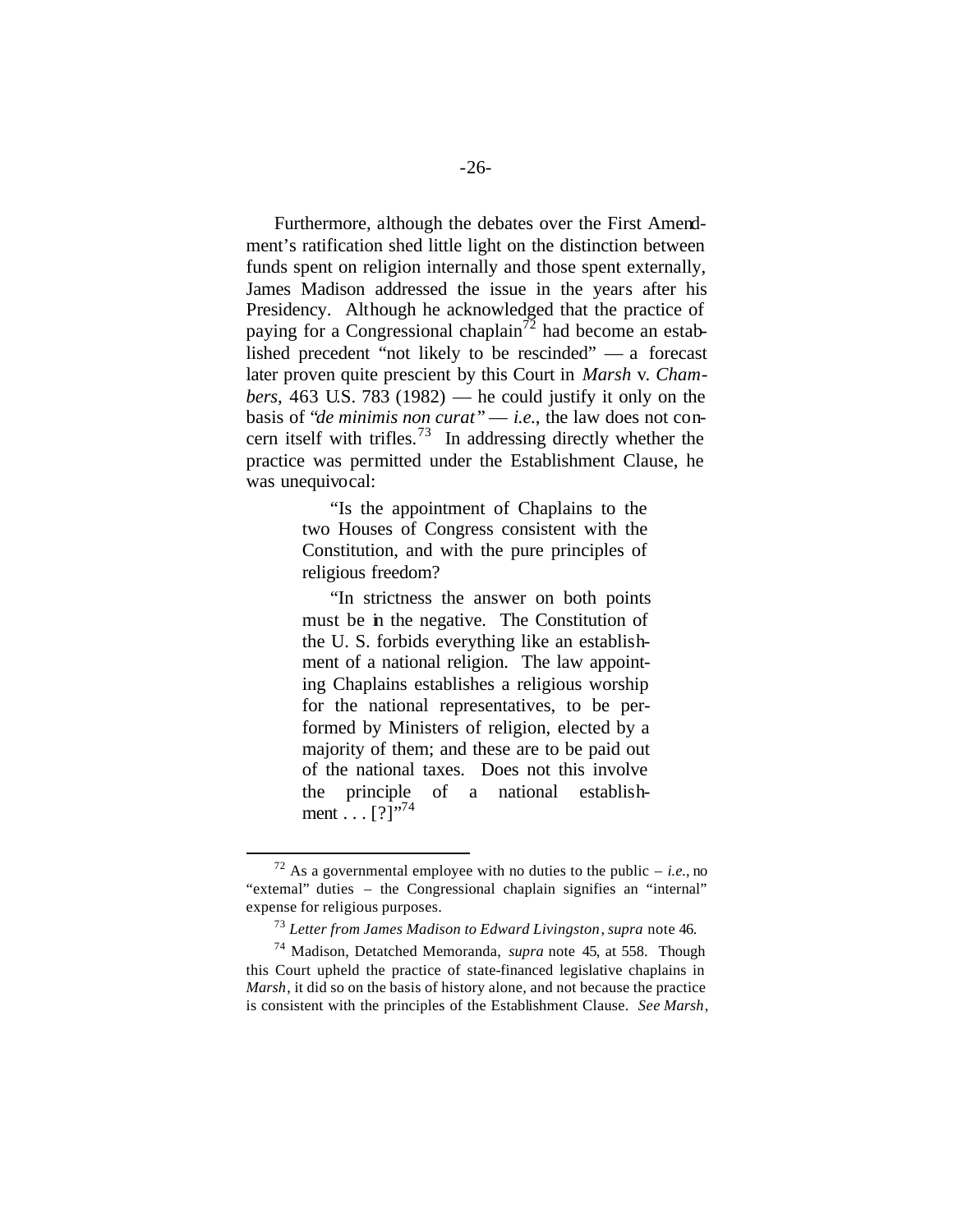Finally, it is plain that the character of the resistance to expenses in support of religion — internal or external could not hinge on whether Congress or the executive branch purported to authorize it. As outlined in the previous section, the structure of the Constitution left no fear that the executive would ever be free independently to authorize the use of taxpayer dollars. The vesting of the appropriation power in Congress was thought to be "the great bulwark which our Constitution had carefully and jealously established against Executive usurpations."<sup>75</sup> The President's use of taxpayer money to establish religion would have been no less anathema to the Framers simply because the program was termed "internal" to the federal government.

<sup>463</sup> U.S. at 795–96 (Brennan, J., dissenting) (describing the Court's holding as defining the practice to be "an exception" to the Establishment Clause in light of its "unique history").

<sup>75</sup> 3 *Annals of Congress* 938 (1793) (statement of James Madison).